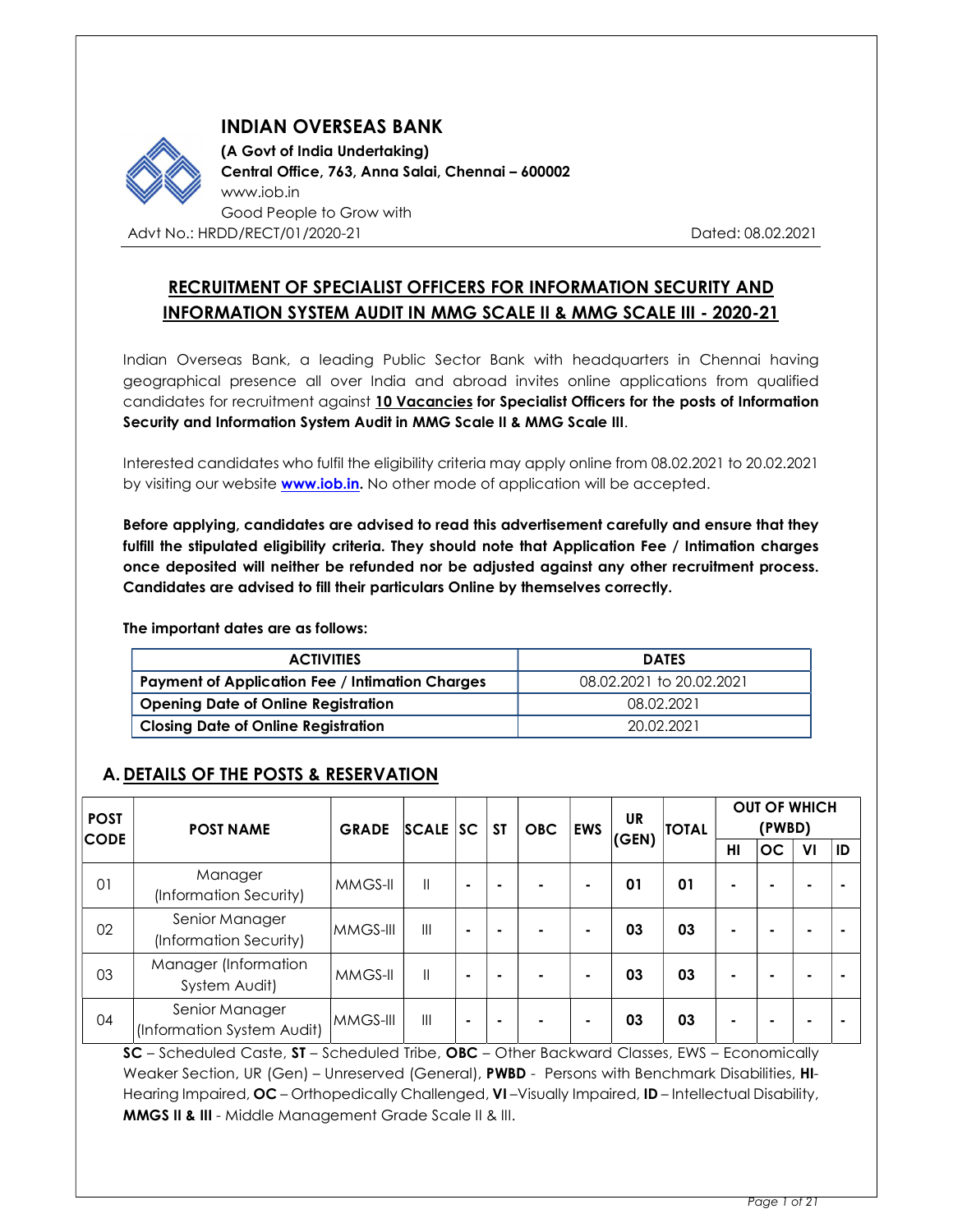**Note:** Since round the clock surveillance is required to protect against emerging cyber threats, all the 4 posts will involve working in shift basis, to ensure 24\*7\*365 operation.

- a) As the reservation for Physically Challenged persons is on horizontal basis, the selected candidates will be placed in the appropriate category (viz. SC/ST/OBC/UR-GEN) to which they belong.
- b) The number of vacancies and the number of reserved vacancies is provisional and may vary according to actual requirements of the Bank.
- c) It is clarified that it may not be possible to employ Physically Challenged candidates in all Offices/Branches of the Bank and in case of selection they have to work in the post identified by the Bank as suitable for them.
- d) The selected candidates will be placed at Central Office, Chennai, initially. However, they are liable to be transferred/ posted, at the sole discretion of the Bank and as per its exigencies, at any of the Bank's Branches/ Offices, anywhere in India from time to time and on such terms and conditions as may be decided by the Bank.

## B. ELIGIBILITY CRITERIA

## i. NATIONALITY/CITIZENSHIP

A candidate must be either

- i) a Citizen of India or
- ii) a subject of Nepal or
- iii) a subject of Bhutan or
- iv) a Tibetan refugee who came over to India before 1st January, 1962 with the intention of permanently settling in India or
- v) a person of Indian origin who has migrated from Pakistan, Burma, Sri Lanka, East African countries of Kenya, Uganda, the United Republic of Tanzania (formerly Tanganyika and Zanzibar), Zambia, Malawi, Zaire, Ethiopia and Vietnam with the intention of permanently settling in India.

Provided that a candidate belonging to categories (ii), (iii), (iv) & (v) above shall be a person in whose favour a certificate of eligibility has been issued by the Government of India.

A candidate in whose case a certificate of eligibility is necessary may be admitted to the Online Examination / Interview conducted by the Bank, may be provisionally selected, but on final selection the offer of appointment may be given only after the necessary eligibility certificate issued by the Government of India, is produced.

Please note that the eligibility criteria specified herein are the basic criteria for applying for the post. Candidates must necessarily produce the relevant documents pertaining to category, nationality, age, educational qualifications etc. in original along with a photocopy thereof in support of their identity and eligibility as indicated in the online application form. Please note that no change of category will be permitted at any stage after registration of the online application and the result will be processed considering the category which has been indicated in the online application, subject to guidelines of the Government of India in this regard.

Merely applying for / being shortlisted / appearing for the interview and/or subsequent processes do not imply that a candidate will necessarily be offered employment in the Bank. No request for considering the candidature under any category other than in which applied will be entertained.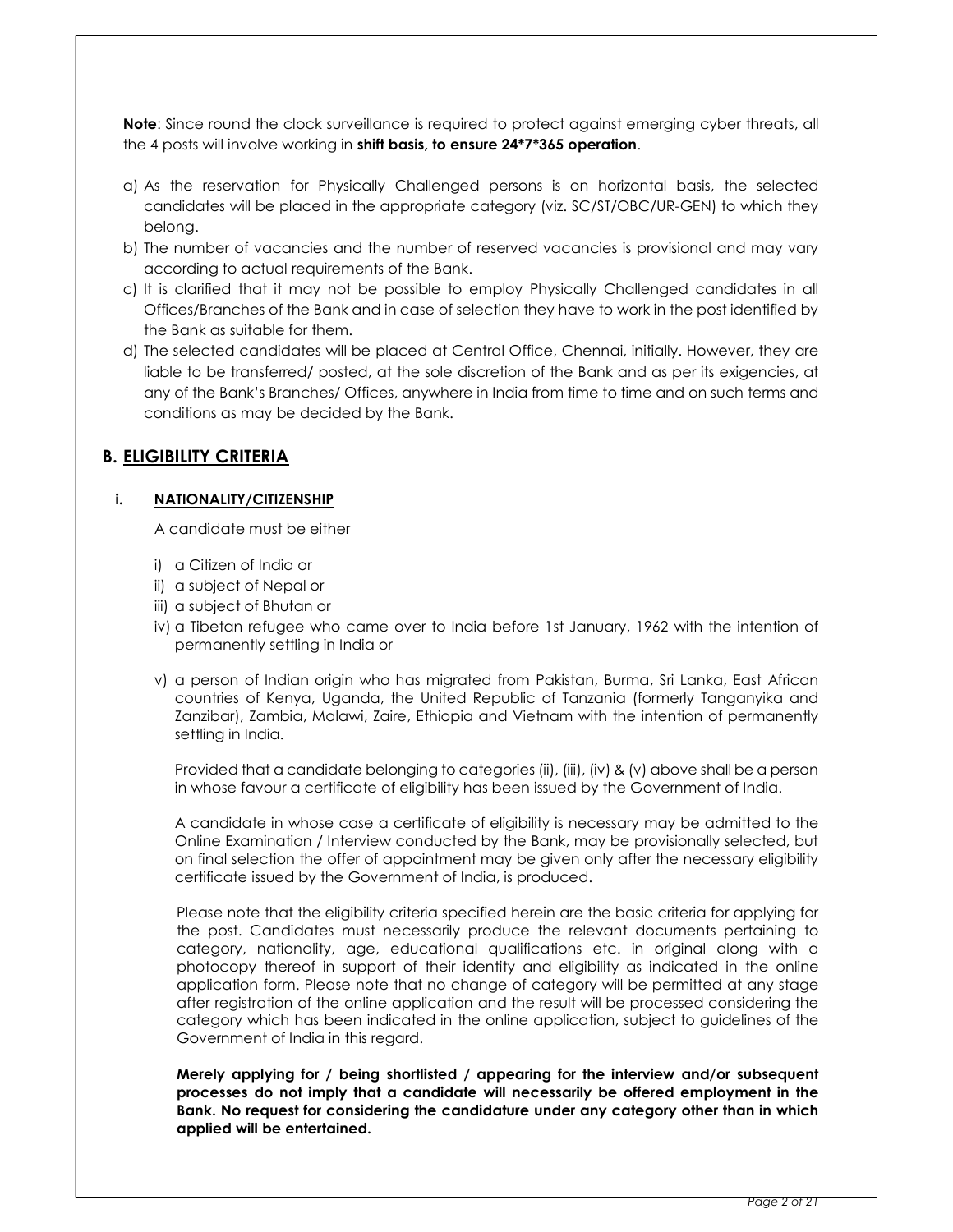## ii. APPLICATIONS FROM SERVING EMPLOYEES:

Subject to fulfilling the other eligibility criteria, existing employees of Indian Overseas Bank may also apply through proper channel after obtaining No Objection Certificate (NOC) from the Bank. Such candidates if selected should resign from the existing post and join the new post as a fresh candidate like any other candidate selected from outside.

## iii. AGE, EDUCATIONAL QUALIFICATION & POST QUALIFICATION WORK EXPERIENCE (AS ON 01.02.2021)

All the eligibility criteria (Age, Educational Qualification and Post Qualification Work Experience etc.) shall be computed as on 01.02.2021 (inclusive). Relaxation in maximum age for SC/ST/OBC/PWBD/Ex-Servicemen will be as per extant Government Guidelines. The required minimum Age, Educational Qualification and Work Experience are as detailed below:

| POST CODE /<br><b>POST NAME /</b><br><b>GRADE</b> | <b>AGE</b><br>(In Years)  | <b>EDUCATIONAL QUALIFICATION</b>                                                                                                                                                                                                                                                                                           | <b>POST</b><br><b>QUALIFICATION</b><br><b>WORK</b><br><b>EXPERIENCE</b>                                                                                                                                                                                                                                                                            |
|---------------------------------------------------|---------------------------|----------------------------------------------------------------------------------------------------------------------------------------------------------------------------------------------------------------------------------------------------------------------------------------------------------------------------|----------------------------------------------------------------------------------------------------------------------------------------------------------------------------------------------------------------------------------------------------------------------------------------------------------------------------------------------------|
| 01/<br>Manager<br>(Information<br>Security) /     | $Min-25$<br><b>Max-35</b> | B.E. / B. Tech Degree or Post Graduate<br>Computer<br>Science/<br>Degree<br>in<br>Technology/<br>Computer<br>Computer<br>Science & Engineering/ Information<br>Technology/<br>Electronics<br>&<br>Communication/ Information Security/<br>Cyber Security with minimum 60%<br>marks^ or equivalent Grade or First<br>Class. | Candidate with work experience in<br><b>Banking</b><br>Financial<br>Services<br>Insurance (BFSI) Sector or in IT<br>Information Security/ Cyber Security<br>handling<br>industry<br>in<br>various<br>Information Security related roles<br>including Cyber Security identifying<br>security risks, Development plan,<br>Firewall & IPS Management. |
| MMGS II                                           |                           | Preference will be given to candidates<br>who possess CISA/ CISSP/ CISM/ DISA/<br>Certified<br>Cyber<br>Forensic<br>Professional(CCFP), Computer Hacking<br>Forensic Investigator(CHFS), Certified<br>Ethical Hacking(CEH) certification.                                                                                  | Preference<br>will<br>be<br>given<br>to<br>candidates with Work Experience in<br>Cyber-Security Operations Centre.<br>Minimum 02 years of experience in<br>information security domain.                                                                                                                                                            |
| 02/<br>Senior<br>Manager<br>(Information          | $Min-25$<br><b>Max-40</b> | B.E. / B. Tech Degree or Post Graduate<br>Computer<br>Science/<br>Degree<br>in<br>Technology/<br>Computer<br>Computer<br>Science & Engineering/ Information<br>Technology/<br>Electronics<br>&<br>Communication/ Information Security/<br>Cyber Security with minimum 60%<br>marks^ or equivalent Grade or First<br>Class. | Candidate with work experience in<br>Banking<br>Financial<br>Services<br>Insurance (BFSI) Sector or in IT<br>Information Security/ Cyber Security<br>industry<br>handling<br>various<br>in<br>Information Security related roles<br>including Cyber Security identifying<br>security risks, Development plan,<br>Firewall & IPS Management.        |
| Security) /<br>MMGS III                           |                           | Preference will be given to candidates<br>who possess CISA/ CISSP/ CISM/ DISA/<br>Certified<br>Cyber<br>Forensic<br>Professional(CCFP), Computer Hacking<br>Forensic Investigator(CHFS), Certified<br>Ethical Hacking(CEH) certification.                                                                                  | will<br>Preference<br>be<br>given<br>to<br>candidates with Work Experience in<br>Cyber-Security Operations Centre,<br>cyber /digital Forensic related role.<br>Minimum 04 years of experience in<br>Information Security Domain.                                                                                                                   |
| 03/<br>Manager                                    | $Min-25$<br><b>Max-35</b> | B.E. / B. Tech Degree or Post Graduate<br>Degree<br>in<br>Computer<br>Science/<br>Computer Technology/<br>Computer                                                                                                                                                                                                         | Candidate with work experience in<br>BFSI Sector in handling various IS<br>Audit.                                                                                                                                                                                                                                                                  |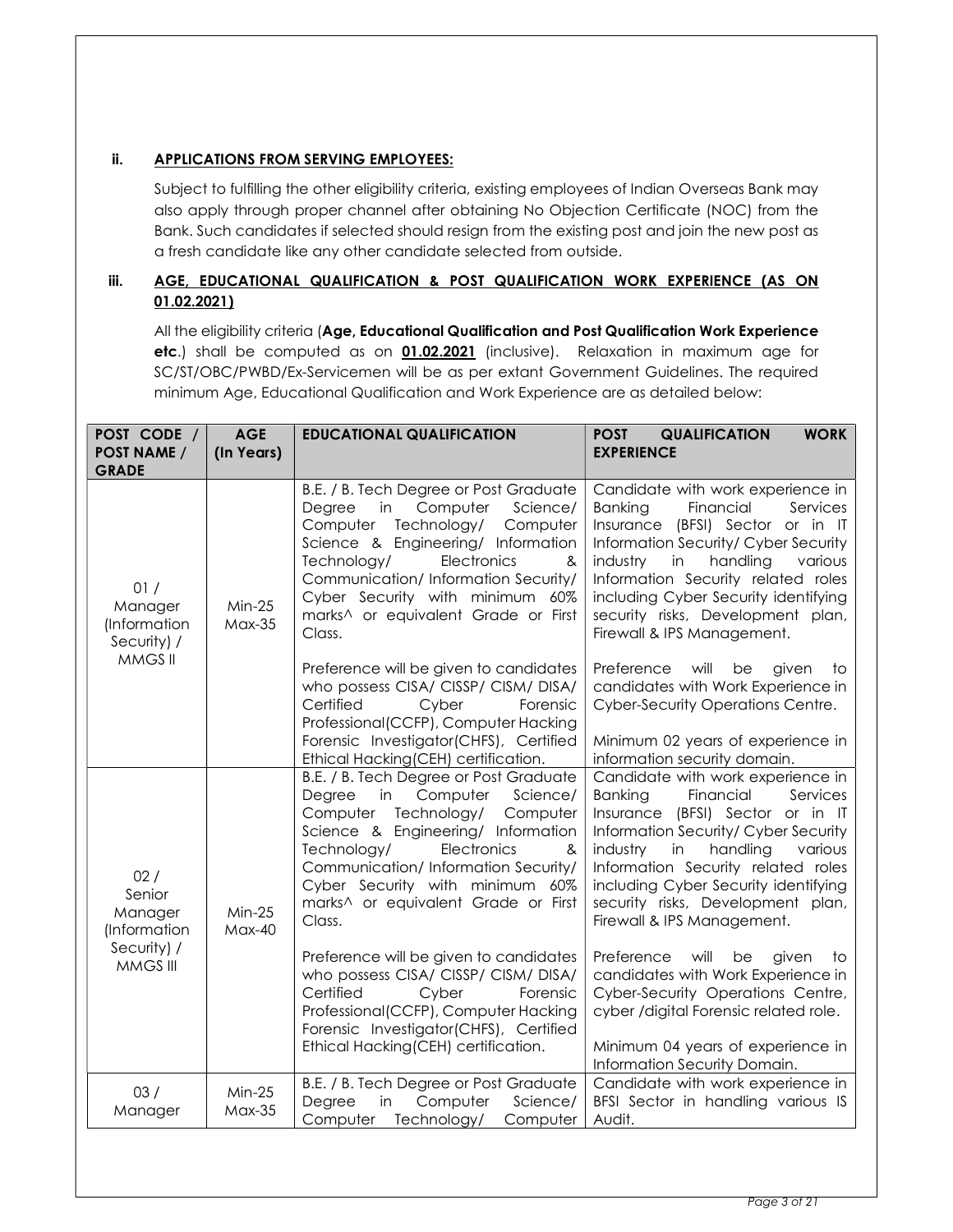| (Information<br>System Audit)/<br>MMGS II |                      | Science & Engineering/ Computer<br>Engineering / Information Technology/<br>Communication/<br>Electronics<br>$\mathcal{R}$<br>Information Security/ Cyber Security | Minimum 02 years of experience in<br>IS Audit domain.                                     |
|-------------------------------------------|----------------------|--------------------------------------------------------------------------------------------------------------------------------------------------------------------|-------------------------------------------------------------------------------------------|
|                                           |                      | minimum<br>60%<br>marks∧<br>with<br>or<br>equivalent Grade or First Class.                                                                                         | Experience in Cyber Security, Ethical<br>Hacking, Audit/ Security tools are<br>Preferred  |
|                                           |                      | Preference will be given to candidates<br>who possess CISA/DISA Certification.                                                                                     |                                                                                           |
| 04/                                       |                      | B.E. / B. Tech Degree or Post Graduate<br>Computer<br>Science/<br>in<br>Degree<br>Computer<br>Technology/ Computer<br>Science & Engineering/ Computer              | Candidate with work experience in<br>BFSI Sector in handling various IS<br>Audit.         |
| Senior<br>Manager<br>(Information         | $Min-25$<br>$Max-40$ | Engineering / Information Technology/<br>Communication/<br>Electronics<br>$\mathcal{R}$<br>Information Security/ Cyber Security                                    | Minimum 04 years of experience in<br>IS audit domain.                                     |
| System Audit)/<br>MMGS III                |                      | 60%<br>minimum<br>with<br>marks <sup>^</sup><br><b>or</b><br>equivalent Grade or First Class.                                                                      | Experience in Cyber Security, Ethical<br>Hacking, Audit/ Security tools are<br>Preferred. |
|                                           |                      | Preference will be given to candidates<br>who possess CISA/DISA Certification.                                                                                     |                                                                                           |

(^ Relaxation in minimum marks for SC/ST applicable as per Government guidelines in force.)

Note: Required work experience should be full time, relevant to the post applied and should be post qualification i.e. from the date of acquiring the prescribed qualification till 01.02.2021 (inclusive).

## iv. RELAXATION IN UPPER AGE LIMIT

| S. No. | <b>CATEGORY</b>                                                                                                                                                                                                                                                                                                                                                                                                                                                                                               | <b>AGE RELAXATION</b> |
|--------|---------------------------------------------------------------------------------------------------------------------------------------------------------------------------------------------------------------------------------------------------------------------------------------------------------------------------------------------------------------------------------------------------------------------------------------------------------------------------------------------------------------|-----------------------|
|        | Scheduled Caste/Scheduled Tribe Candidates                                                                                                                                                                                                                                                                                                                                                                                                                                                                    | 5 years               |
| 2      | Other Backward Classes Candidates                                                                                                                                                                                                                                                                                                                                                                                                                                                                             | 3 years               |
| 3      | Persons with Benchmark Disabilities                                                                                                                                                                                                                                                                                                                                                                                                                                                                           | 10 years              |
| 4      | Persons domiciled in Kashmir Division of Jammu & Kashmir State during<br>the period from 01.01.1980 to 31.12.1989                                                                                                                                                                                                                                                                                                                                                                                             | 5 years               |
| 5      | Persons affected by 1984 riots                                                                                                                                                                                                                                                                                                                                                                                                                                                                                | 5 years               |
| 6      | Ex-servicemen, Commissioned Officers, including ECOs/ SSCOs, who<br>have rendered at least 5 years military service and have been released<br>on completion of assignment (including those whose assignment is due<br>to be completed within 12 months from the date prescribed for closing<br>of online registration) otherwise than by way of dismissal or discharge<br>on account of misconduct or inefficiency or on account of physical<br>disability attributable to military service or on invalidment | 5 years               |

## Note:

i) In case of a candidate who is eligible for relaxation under more than one of the above categories, the age relaxation will be available on cumulative basis with any one of the remaining categories for which age relaxation is permitted as mentioned above in Point 3 to 6. This cumulative age relaxation is available to SC/ST/OBC candidates, subject to a maximum upper age limit of 50 years.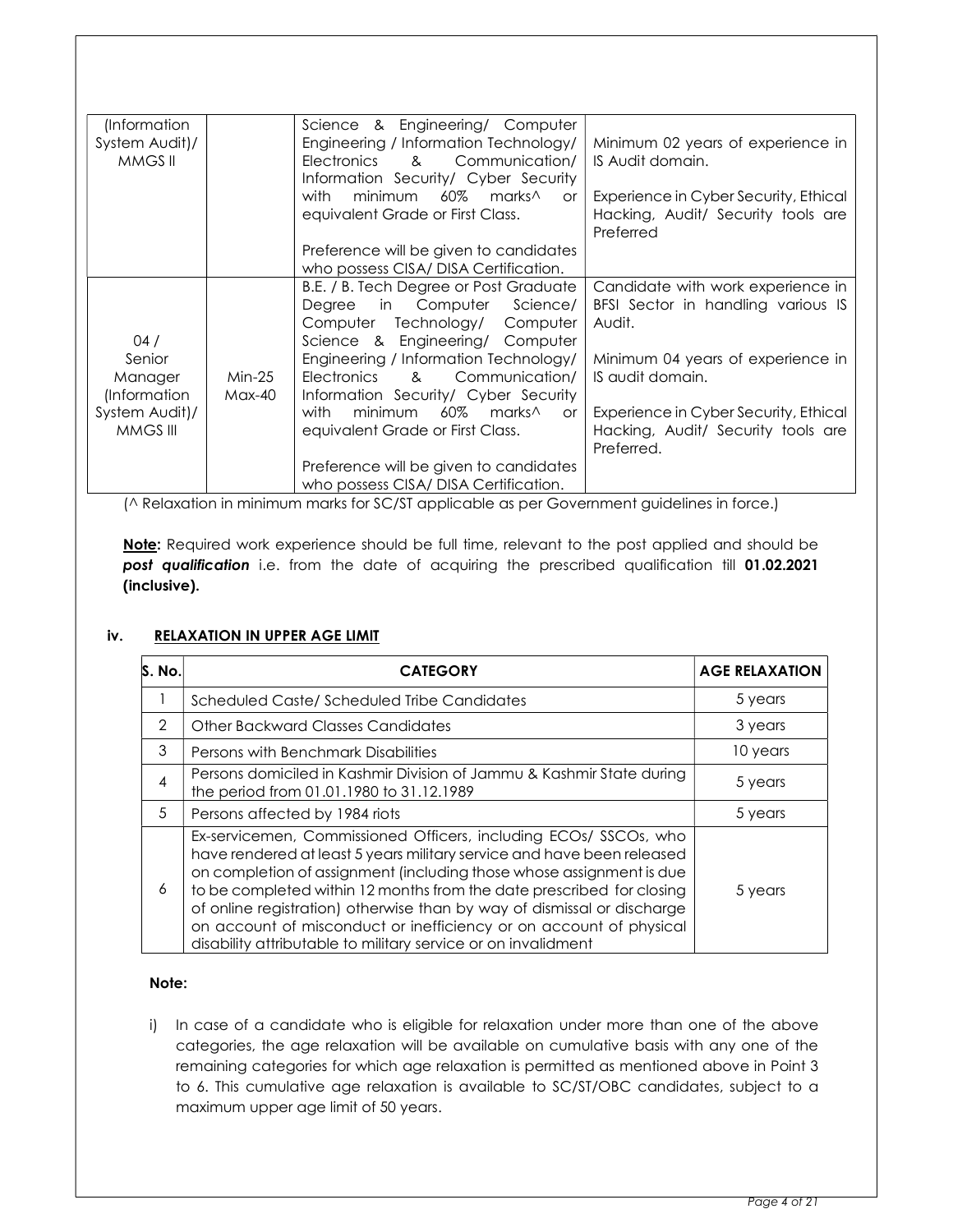- ii) Maximum age limit specified is applicable to General Category candidates and Economically Weaker Section (EWS) category candidates.
- iii) Candidates eligible for age relaxation under S.No. 4 mentioned above must produce the domicile certificate at the time of interview, from the District Magistrate in the Kashmir Division within whose jurisdiction he/ she had ordinarily resided or any other authority designated in this regard by the Govt. of Jammu & Kashmir, to the effect that the candidate had ordinarily been domiciled in the Kashmir Division of the state of Jammu & Kashmir during 1st January 1980 to 31st December 1989.
- iv) Above relaxations are available only if the candidates fulfill the various conditions prescribed in the Govt. of India orders and instructions in this regard. To claim age relaxation, candidates should submit a copy of the necessary/requisite Certificate(s) at the time of interview.
- v) There is no reservation for Ex-servicemen in Officers' Cadre. However, age relaxation is applicable as per extant Government guidelines.

## v. Definition OF Ex-Servicemen (EXSM):

- a) Only those candidates shall be treated as Ex-Servicemen who fulfill the revised definition as laid down in Government of India, Ministry of Home Affairs, Department of Personnel & Administrative Reforms Notification No. 36034/5/85 Est. (SCT) dated 27.10.1986 as amended from time to time.
- b) An ex- serviceman who has once joined a Government job on civil side after availing of the benefits given to him as an Ex-Serviceman for his re-employment, including a job in Public Sector Undertaking ceases to enjoy Ex-serviceman status for further employment.

## vi. RESERVATION FOR PERSONS WITH BENCHMARK DISABILITIES (PWBD)

Under section 34 of "The rights of Persons with Disabilities Act, 2016," persons with benchmark disabilities are eligible for Reservation. The post is identified suitable for the Persons under categories of disabilities as defined in the Schedule of RPWD Act 2016 and notified by the Department of Empowerment of Persons with Disabilities (Divyangjan) from time to time.

## A. Orthopedically Challenged ("OC" Category):

A person's inability to execute distinctive activities associated with movement of self and objects resulting from affliction of musculoskeletal or nervous system or both, including Cerebral Palsy, Leprosy Cured, Dwarfism, Muscular Dystrophy and Acid Attack Victims. Orthopedically challenged persons are covered under locomotor disability with following bench mark:

- a. OA One arm affected (Right or Left)
- b. OL One leg affected (Right or Left)
- c. OAL One arm & One Leg affected
- d. BL Both legs affected but not arms

Persons with OA and OAL category should have normal bilateral hand functions.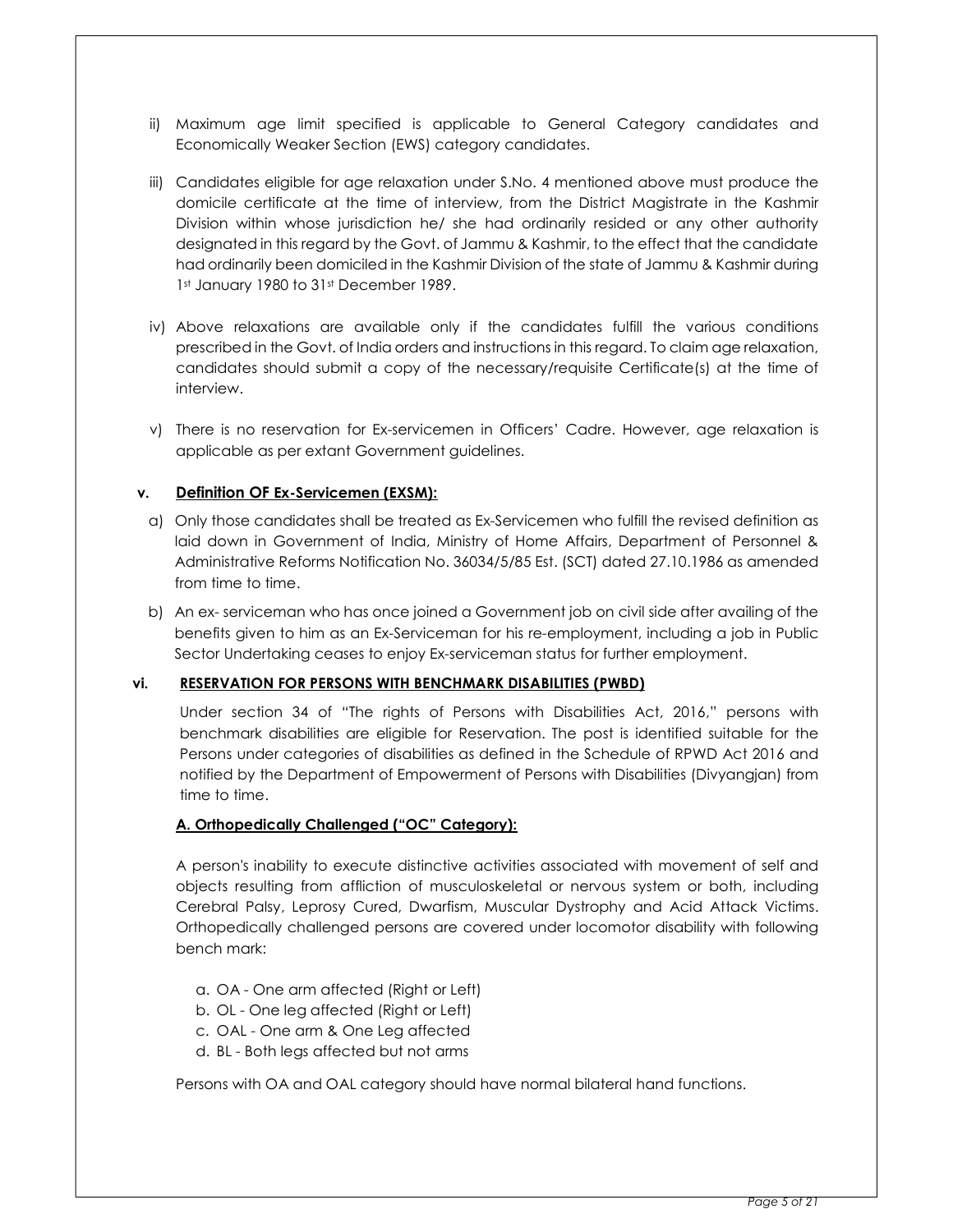a. "Leprosy cured person" means a person who has been cured of leprosy but is suffering from:

i. Loss of sensation in hands or feet as well as loss of sensation and paresis in the eye and eye-lid but with no manifest deformity;

ii. Manifest deformity and paresis but having sufficient mobility in their hands and feet to enable them to engage in normal economic activity;

iii. extreme physical deformity as well as advanced age which prevents him/her from undertaking any gainful occupation, and the expression "leprosy cured" shall be construed accordingly;

b. "Cerebral palsy" means a Group of non-progressive neurological conditions affecting body movements and muscle coordination, caused by damage to one or more specific areas of the brain, usually occurring before, during or shortly after birth;

c. "Dwarfism" means a medical or genetic condition resulting in an adult height of 4 feet 10 inches (147 centimetres) or less;

d. "Muscular dystrophy" means a group of hereditary genetic muscle disease that weakens the muscles that move the human body and persons with multiple dystrophy have incorrect and missing information in their genes, which prevents them from making the proteins they need for healthy muscles. It is characterised by progressive skeletal muscle weakness, defects in muscle proteins, and the death of muscle cells and tissue;

e. "Acid attack victims" means a person disfigured due to violent assaults by throwing of acid or similar corrosive substance.

## B. Visual Impairment ("VI" Category):

Only those Visually Impaired (VI) persons who suffer from any one of the following conditions, after best correction, are eligible to apply.

a. Blindness:

i. Total absence of sight; OR

ii. Visual acuity less than 3/60 or less than 10/200 (Snellen) in the better eye with best possible correction; OR

iii. Limitation of the field of vision subtending an angle of less than 10 degree. OR

b. Low Vision:

i. Visual acuity not exceeding 6/18 or less than 20/60 upto 3/60 or upto 10/200 (Snellen) in the better eye with best possible corrections; OR

ii. Limitation of the field of vision subtending an angle of less than 40 degree up to 10 degree.

## C. Hearing Impaired ("HI" Category):

a. Deaf: means person having 70 DB hearing loss in speech frequencies in both ears. b. Hard of Hearing: means person having 60 DB to 70 DB hearing loss in speech frequencies in both ears.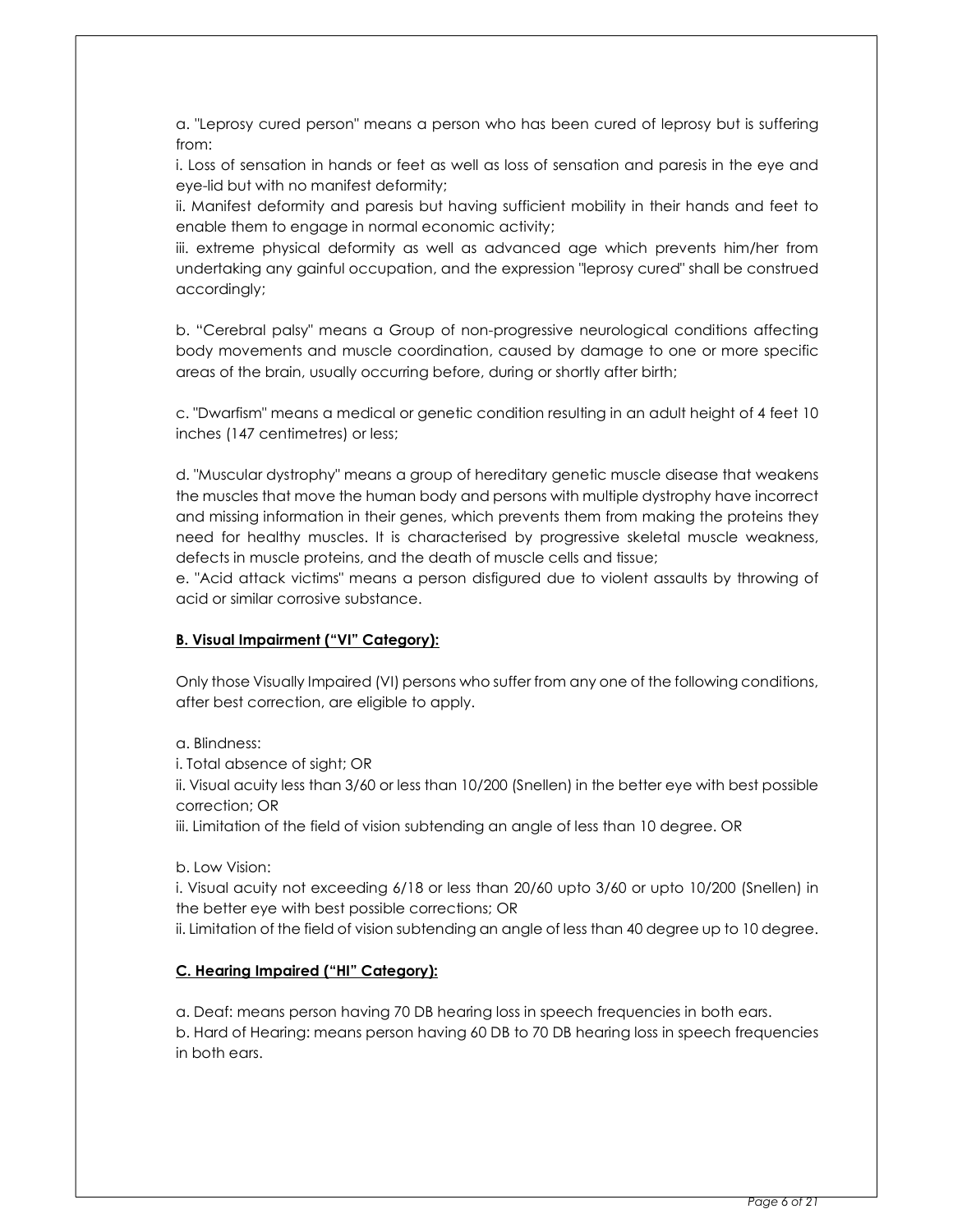## D. Intellectual Disability ("ID" Category):

Only those persons, who suffer from any one of the following types of disabilities, are eligible to apply under this category:

## 1. Intellectual disability.

a. Autism Spectrum disorder (ASD) means a neuro-developmental condition typically appearing in the first three years of life that significantly affects a person's ability to communicate, understand 6 relationships and relate to others, and is frequently associated with unusual or stereotypical rituals or behaviour.

b. "Specific Learning Disability" (SLD) means a heterogeneous group of conditions wherein there is a deficit in processing language, spoken or written, that may manifest itself as a difficulty to comprehend, speak, read, write, spell, or to do mathematical calculations and includes such conditions as perceptual disabilities, dyslexia, dysgraphia, dyscalculia, dyspraxia and developmental aphasia.

c. "Mental Illness" (MI) means a substantial disorder of thinking, mood, perception, orientation or memory that grossly impairs judgment, behaviour, capacity to recognise reality or ability to meet the ordinary demands of life, but does not include retardation which is a condition of arrested or incomplete development of mind of a person, specially characterised by sub normality of intelligence

2. "Multiple Disabilities" means multiple disabilities amongst clause "A"; "B"; "C";"D (1)".

Note: Only those persons with benchmark disabilities would be eligible for reservation. "Benchmark disability" means a person with not less than 40% of a specified disability where specified disability has not been defined in measurable terms and includes the persons with disability, where disability has been defined in a measurable terms, as certified by the certifying authority.

A person who wants to avail benefit of reservation will have to submit a disability certificate issued by a Competent Authority as per Government of India guidelines. Such certificate will be subject to verification/ re-verification as may be decided by the competent authority.

The allocation of reserved vacancies for the persons with benchmark disabilities will be as prescribed in the "The Rights of Persons with Disabilities Act, 2016" and as per vacancies available.

## EWS (Economically Weaker Section)

1. Persons who are not covered under the existing scheme of reservations to the Scheduled Castes, the Schedule Tribes and the Other Backward Classes and whose family has gross annual income below Rs.8.00 lakh (Rupees eight lakh only) are to be identified as EWSs for benefit of reservation. The income shall include income from all sources i.e. salary, agriculture, business, profession etc. and it will be income for the financial year prior to the year of application. Also persons whose family owns or possesses any of the following assets shall be excluded from being identified as EWSs, irrespective of the family income:

- i.) 5 acres of Agricultural Land and above;
- ii.) Residential flat of 1000 sq. ft. and above;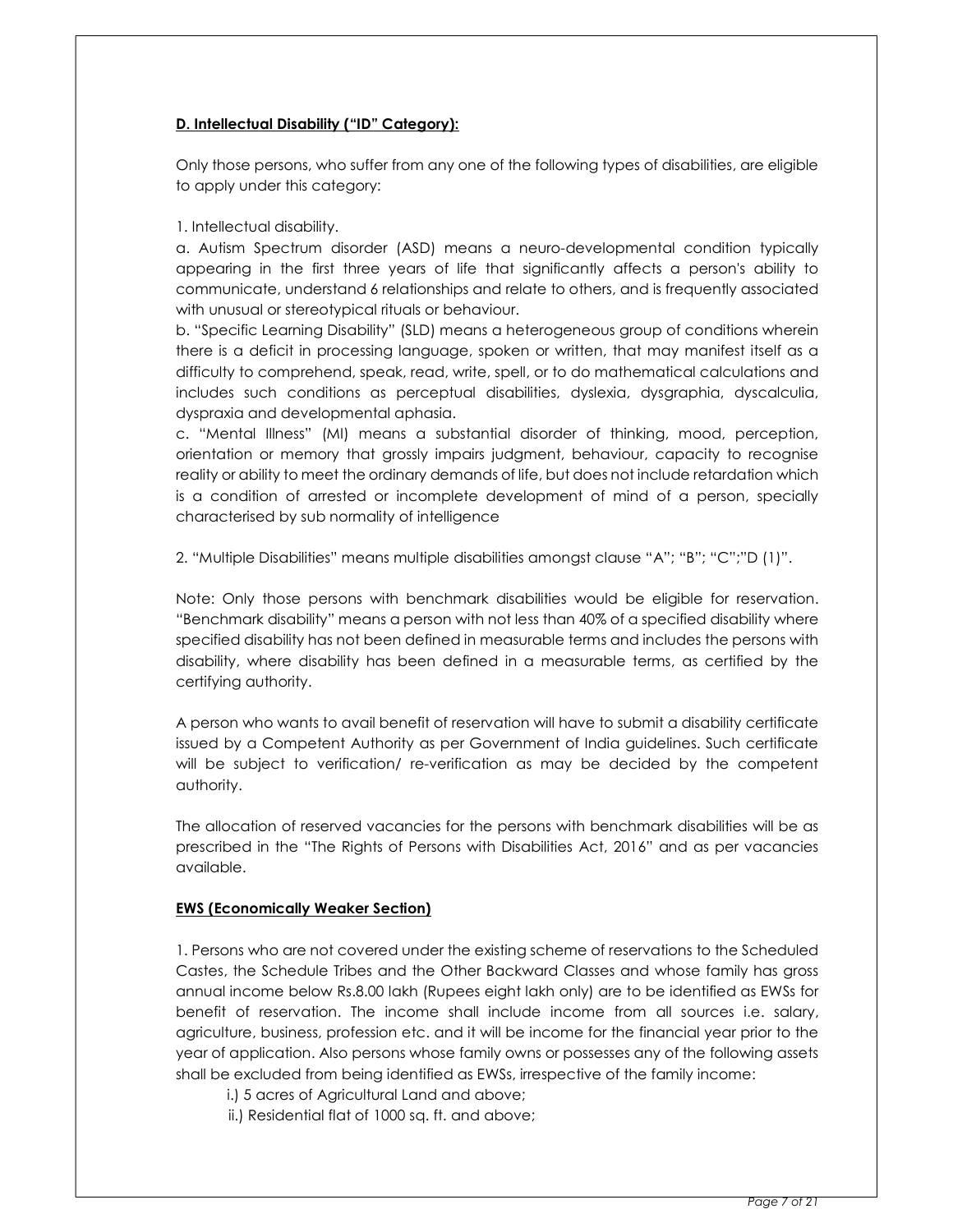iii.) Residential plot of 100 sq. yards and above in notified municipalities; iv.) Residential plot of 200 sq. yards and above in areas other than the notified municipalities.

2. The property held by a "Family" in different locations or different places / cities would be clubbed while applying the land or property holding test to determine EWS status.

3. The benefit of reservation under EWS can be availed upon production of an Income and Asset Certificate issued by a Competent Authority. The Income and Asset Certificate issued by any one of the Authorities as notified by the Government of India in the prescribed format shall only be accepted as proof of candidate's claim as belonging to EWS. The candidates shortlisted for document verification/interview shall be required to bring the requisite certificate as specified by the Government of India at the time of appearing for the process of document verification/interview.

4. The term "Family" for this purpose will include the person who seeks benefit of reservation, his/her parents and siblings below the age of 18 years as also his/her spouse and children below the age of 18 years.

5. The instructions issued by the Government of India in this regard from time to time shall be adhered to.

Disclaimer: EWS Vacancies are tentative and subject to further directives of Government of India and outcome of any litigation.

These guidelines are subject to change in terms of GOI guidelines/ clarifications, if any, from time to time.

The Competent Authority for the issue of the certificate to SC / ST / OBC / Economically Weaker Section / Persons with Benchmark Disabilities is as under (as notified by GOI from time to time):

## i) For Scheduled Castes / Scheduled Tribes / Other Backward Classes:

(i) District Magistrate / Additional District Magistrate / Collector / Deputy Commissioner / Additional Deputy Commissioner / Deputy Collector / First Class Stipendiary Magistrate / City Magistrate / Sub-Divisional Magistrate (not below the rank of First Class Stipendiary Magistrate) / Taluk Magistrate / Executive Magistrate / Extra Assistant Commissioner (ii) Chief Presidency Magistrate/ Additional Chief Presidency Magistrate/ Presidency Magistrate (iii) Revenue Officer not below the rank of Tehsildar (iv) Sub-divisional officer of the Area where the candidate and or his family normally resides.

## ii) Economically Weaker Section:

(i) District Magistrate/Additional District Magistrate/ Collector/ Deputy Commissioner/Additional Deputy Commissioner/1st Class Stipendiary Magistrate/ Sub-Divisional Magistrate/ Taluka Magistrate/ Executive Magistrate/ Extra Assistant Commissioner, (ii) Chief Presidency Magistrate/Additional Chief Presidency Magistrate/ Presidency Magistrate, (iii) Revenue Officer not below the rank of Tehsildar and (iv) Sub-Divisional Officer or the area where the candidate and/or his family normally resides.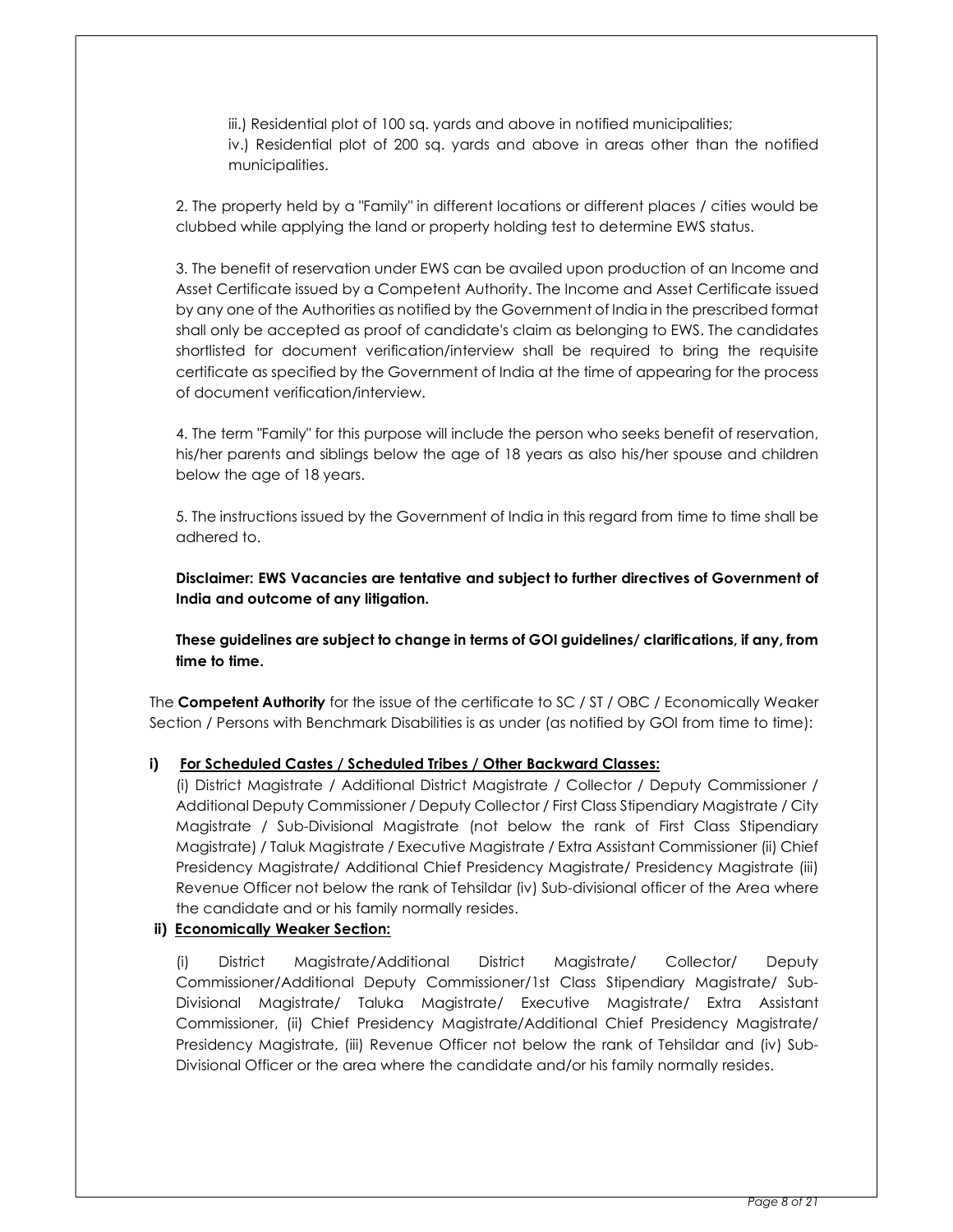## iii) For Persons with Benchmark Disabilities:

Authorised certifying authority will be the Medical Board at the District level consisting of Chief Medical Officer, Sub-Divisional Medical Officer in the District and an Orthopaedic / Ophthalmic / ENT Surgeon or any person designated as certifying authority by appropriate government.

Candidates belonging to SC, ST, OBC, EWS, PWBD categories have to submit certificates in support of it at the time of interview.

# C.EMOLUMENTS (As on 01.02.2021) AND RELEVANT POLICIES

## i. PAY SCALE, ALLOWANCES AND PERQUISITIES

| Scale / Grade | Scale of Pay (In Rupees)                            |
|---------------|-----------------------------------------------------|
| MMGS II       | $48,170 - 1,740 / 1 - 49,910 - 1,990 / 10 - 69,810$ |
| MMGS III      | $63,840 - 1,990 / 5 - 73,790 - 2,220 / 2 - 78,230$  |

DA, HRA, CCA etc., will be as per rules in force from time to time.

## ii. PROBATION PERIOD

Candidates selected will be on probation for a period of 2 years (active service) from the date of joining the Bank. Their confirmation in Bank's service will be as determined by the Bank in terms of Officers' Service Regulation (OSR).

## iii. BOND AMOUNT

Candidates selected for appointment will be required to execute a Financial Service Indemnity Bond for Rs.1,00,000 (Rupees One lac) for rendering service for a minimum period of 3 years.

## iv. POSTING, TRANSFER AND JOB ROTATION

The selected candidates will be placed at Central Office, Chennai, initially. However, they are liable to be transferred/ posted, at the sole discretion of the Bank and as per its exigencies, at any of the Bank's Branches/ Offices, anywhere in India from time to time and on such terms and conditions as may be decided by the Bank.

## v. LEAVE, TRAVEL ALLOWANCE

The leave and travel allowance will be as per Service Rules of the Bank applicable at the time of appointment.

## vi. OTHER ALLOWANCES

Specialist Officers, being recruited laterally for the said posts i.e., in MMG Scale II & MMG Scale III will also be eligible for the following facilities during their probation period itself, as per the extant Bank's guidelines in force (as per the eligibility of respective Scales):

- a) Conveyance Expenses
- b) Newspaper Cost
- c) Telephone/ Mobile Expenses
- d) Entertainment Expenses
- e) Bank Owned Quarters or Leased accommodation including Rental Advance & Brokerage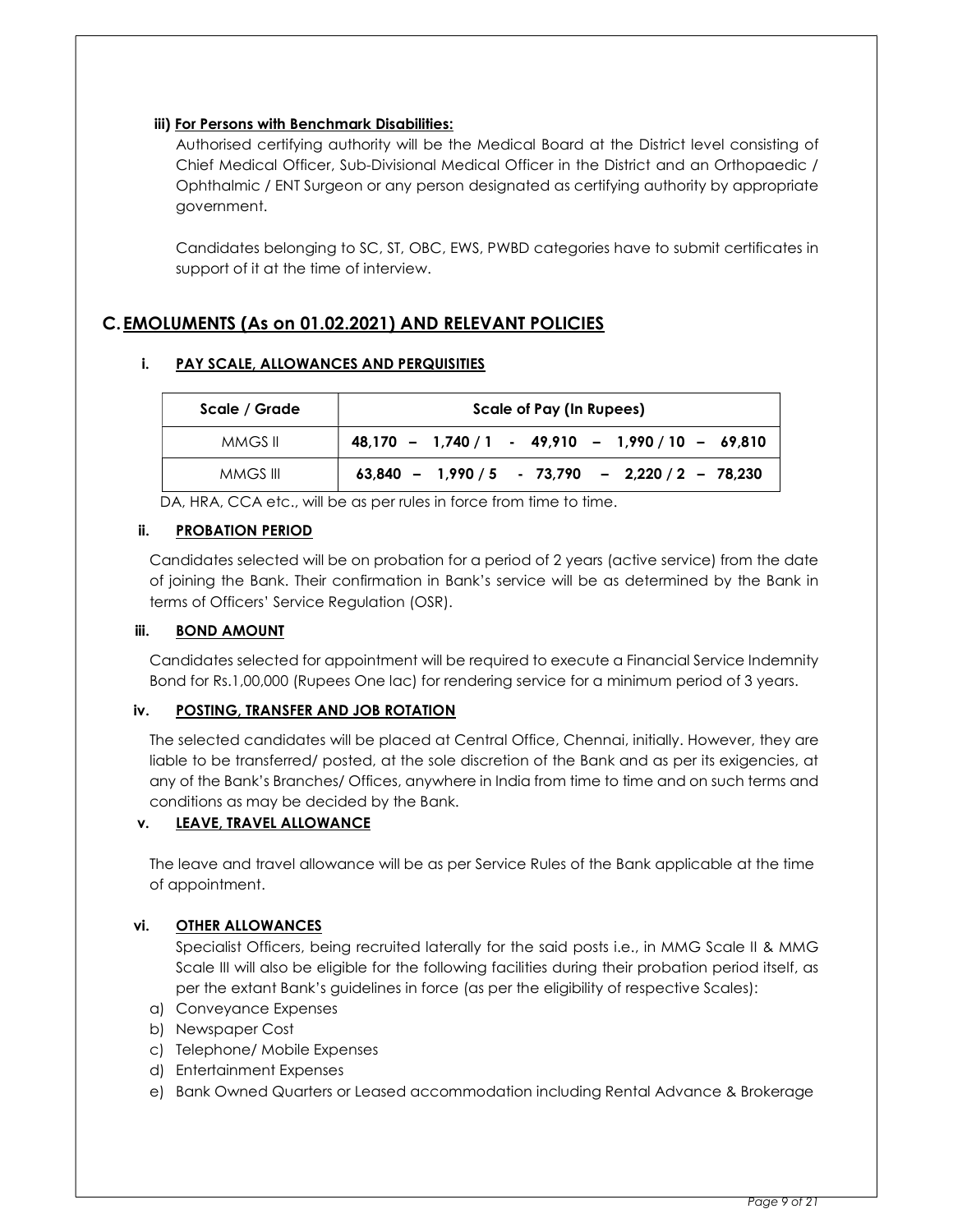# D. SELECTION PROCESS

Selection will be made on the basis of an Online Examination followed by Interview. Candidates qualifying in the Online Examination would be called for personal Interview. Merely satisfying the eligibility norms do not entitle a candidate to be called for Online Examination or Interview.

The Bank reserves the right to call only the requisite number of candidates for the Online Examination and Interview after preliminary screening / short listing with reference to candidates' qualification, experience, profile vis-à-vis job requirements etc.,

Results of the candidates who have qualified for various stages of the recruitment process and the list of candidates finally selected will be made available on the website. Final selected list will be published on the website.

# E. APPLICATION GUIDELINES

The candidates can apply for **more than one post**, subject to fulfilment of eligibility criteria. However, registration and payment of application fee is to be done individually, for each post applied for. Candidates can apply online only from 08.02.2021 to 20.02.2021 and no other mode of application will be accepted.

## i. PRE-REQUISITES FOR APPLYING ONLINE

Before applying online, candidates should:

- a) Go through the detailed advertisement by clicking the Advertisement (English) available under the title "RECRUITMENT OF SPECIALIST OFFICERS FOR INFORMATION SECURITY AND INFORMATION SYSTEM AUDIT IN MMG SCALE II & MMG SCALE III - 2020-21" in our website www.iob.in under "Careers" page and ensure candidate's eligibility before applying for the said post.
- b) Scan their photograph and signature ensuring that both the photograph and signature adhere to the required specifications as given in **Annexure I** to this advertisement.
- c) Have a valid personal email ID, which should be kept active throughout the entire recruitment process. Bank may send call letters for the Interview/Final Selection etc. through the registered e-mail ID. Under no circumstances, a candidate should share with/mention e-mail ID to / of any other person. In case a candidate does not have a valid personal email ID, he/she should create his/her new e-mail ID before applying Online and must maintain that email account.

## ii. PROCEDURE FOR APPLYING ONLINE

- a) Candidates are first required to go to the Bank's website "www.iob.in" and click on the "Careers" Page to open the link "Recruitment Of Information security & Information Audit **Officers in MMG Scale II &III – 2020-21"** and then click on the Register Online link.
- b) Candidate has to First Register Online by clicking "Click here to Register Online"
- c) On successful registration, E-mail will be sent to the candidates along with the Registration Number and Password for applying Online. Candidates should note his/ her Unique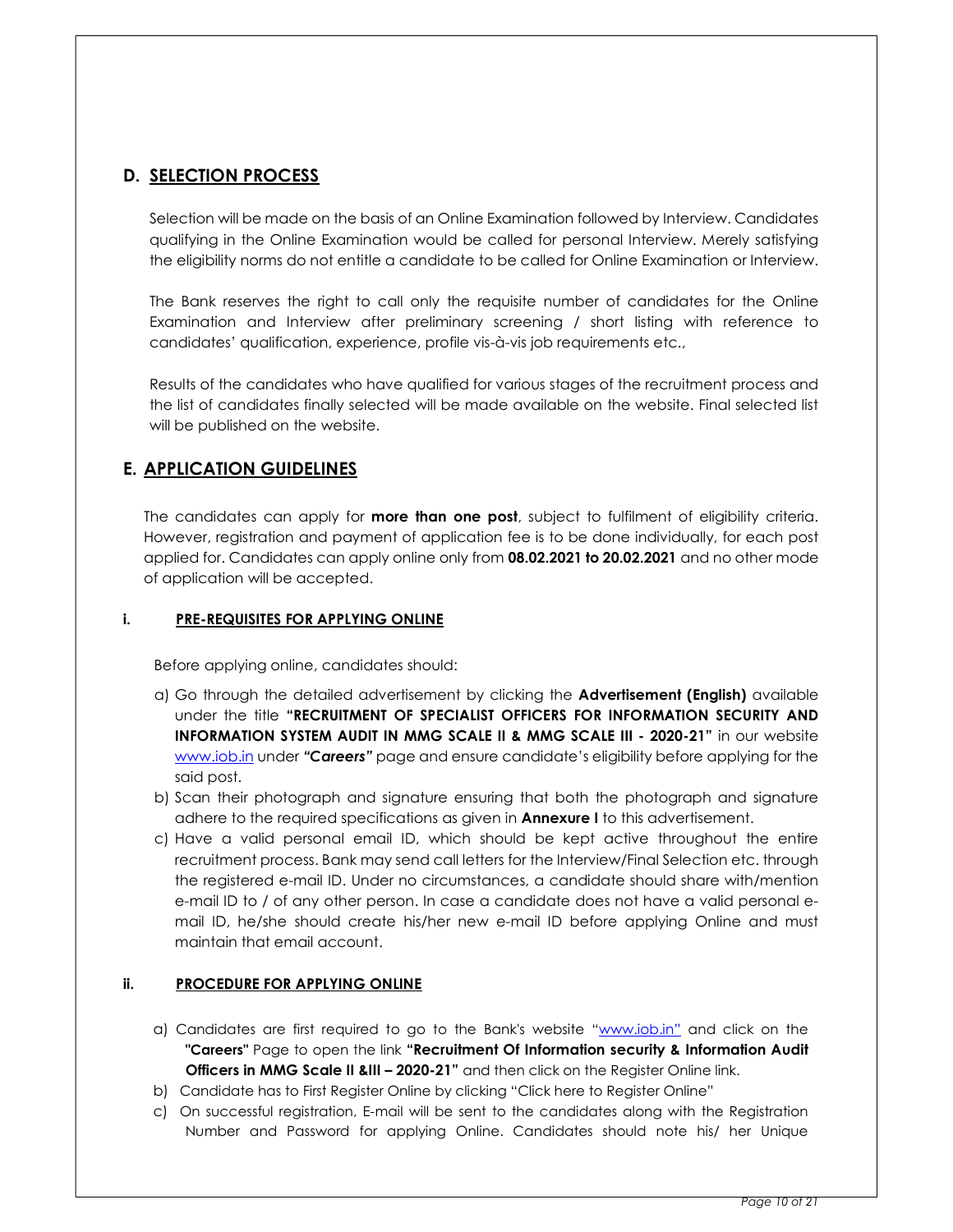Registration Number and Password for future reference failing which they will not be able to proceed further.

- d) Now, Candidates have to Click the menu "Click here to Apply Online".
- e) Candidates will have to enter all the required details in the online application form.
- f) Candidates are required to upload their photograph and signature as per the specifications given in the Guidelines for Scanning and Upload of Photograph and Signature (Annexure I).
- g) Candidates should fill in the details in the Online Application at appropriate places very carefully and click on the "SUBMIT" button at the end of the Online Application format. Before pressing the "SUBMIT" button, candidates are advised to verify that every field is filled in the application using the "RECHECK"/ "PREVIEW" button. The name of the candidate or his /her father/husband etc. should be spelt correctly in the application as it appears in the certificates/mark sheets. Any change/alteration found may disqualify the candidature.
- h) On successful submission of the Online Application form, a message "Application Successfully Submitted" will be displayed.
- i) Next, Click "Upload Relevant Documents" Menu to upload the Birth Certificate / Degree (UG / PG) / Work Experience Certificate / No Objection Certificate (if applicable) from Employer.
- j) Candidates should take a printout of the system generated submitted Online application form by clicking the "Print your Application" link & save the printed application form for future reference.

|  | k) Application Fee / Intimation Charges (Non-Refundable) |  |
|--|----------------------------------------------------------|--|
|  |                                                          |  |

| <b>Category of Applicant</b>         | <b>Application Fee</b>                |
|--------------------------------------|---------------------------------------|
| SC/ST/PWD (Only Intimation charges)  | INR 100.00 (Rupees One Hundred Only)  |
| For all others (Including OBC & EWS) | INR 500.00 (Rupees Five Hundred Only) |

l) Application once made will not be allowed to be withdrawn and fee once paid will NOT be refunded under any circumstances nor can it be adjusted against any other recruitment process.

#### Payment by Online Mode

Candidates who have submitted the Online Application successfully may proceed for payment of intimation charges through Online Mode. For making the payment candidates are required to click on "Online Payment of Intimation Charge" to navigate to the Online payment page. The payment can be made using Debit Card/ Credit Card or **Internet Banking** mode only. The candidates opting for Internet Banking would be provided with two options:

1. Payment through IOB Net Banking 2. Payment through Other Banks' net banking.

Candidates who have accounts with internet banking option in IOB may choose "IOB NET BANKING" option and others may choose the "Other Banks NET Banking Option". Bank Transaction charges for Online Payment of Intimation charges through internet banking payment facility of any Bank (other than IOB) will have to be borne by the candidates.

On successful completion of the transaction, an e-receipt will be generated. Candidates are required to take a printout of the e-receipt for future reference. Candidates can also reprint the E-receipt at a later date by clicking on "Reprinting E-receipt after payment of Intimation Charges" link.

Please note that the above procedure is the only valid procedure for applying. No other mode of application or incomplete steps would be accepted and such applications would be rejected. Any information submitted by an applicant in his / her application shall be binding on the candidate personally and he/she shall be liable for prosecution / civil consequences in case the information / details furnished by him/her are found to be false at a later stage.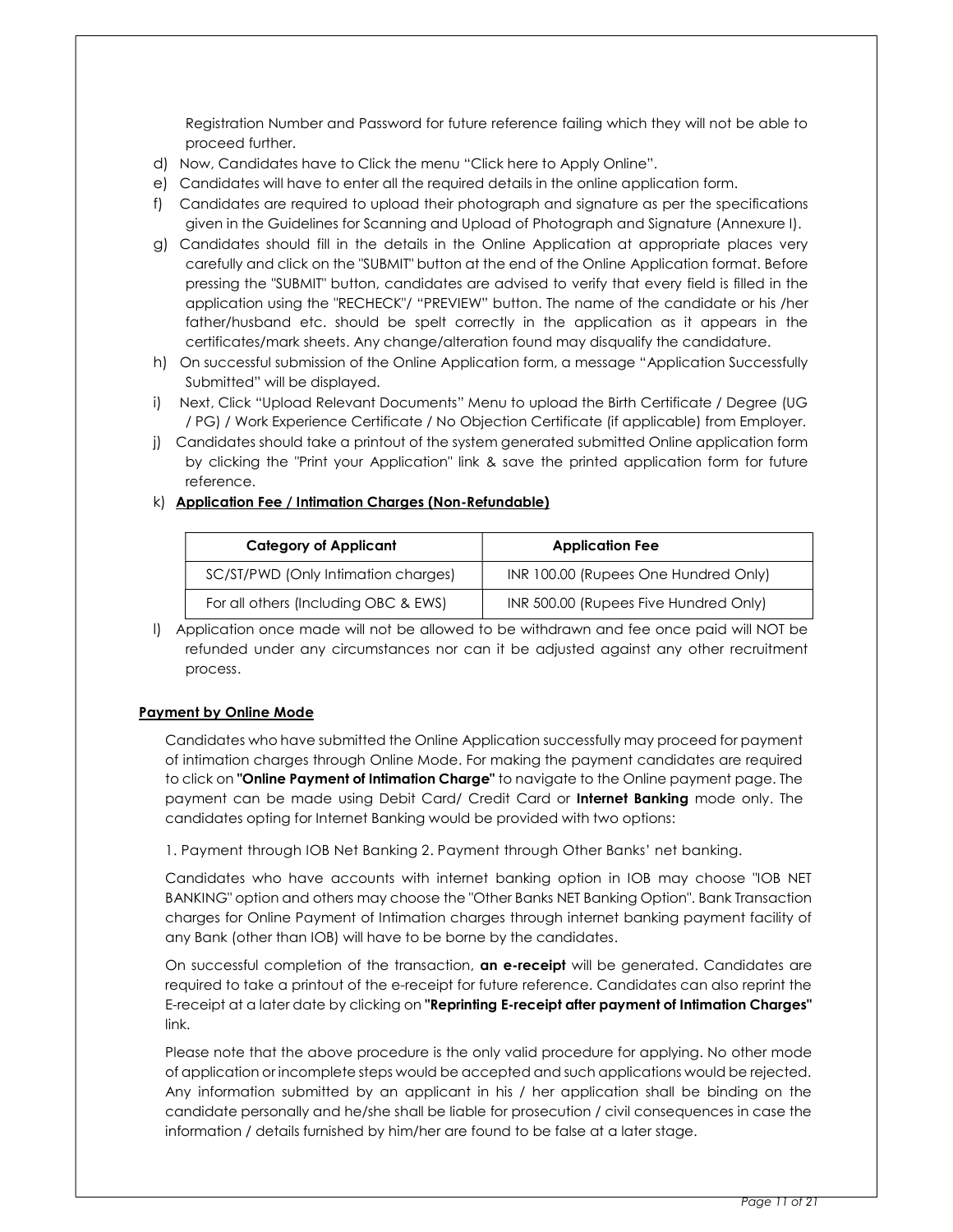## iii. Guidelines for Persons With Benchmark Disabilities using the services of a Scribe

The visually impaired candidates and candidates whose writing speed is adversely affected permanently for any reason can use their own scribe at their cost during the online examination. In all such cases where a scribe is used, the following rules will apply:

- The candidate will have to arrange his / her own scribe at his/her own cost.
- The scribe should be from an academic stream different from that stipulated for the post.
- Both the candidate as well as scribe will have to give a suitable undertaking confirming that the scribe fulfils all the stipulated eligibility criteria for a scribe mentioned above. Further in case it later transpires that he/she did not fulfil any laid down eligibility criteria or suppressed material facts the candidature of the applicant will stand cancelled, irrespective of the result of this recruitment process.
- Those candidates who use a scribe shall be eligible for compensatory time of 20 minutes or otherwise advised for every hour of the examination.
- The scribe arranged by the candidate should not be a candidate for the online examination under this recruitment process. If violation of the above is detected at any stage of the process, candidature for this recruitment process of both the candidate and the scribe will be cancelled. Candidates eligible for and who wish to use the services of a scribe in the examination should invariably carefully indicate the same in the online application form. Any subsequent request may not be favourably entertained.
- Only candidates registered for compensatory time will be allowed such concessions since compensatory time given to candidates shall be system based, it shall not be possible for the test conducting agency to allow such time if he / she is not registered for the same. Candidates not registered for compensatory time shall not be allowed such concessions.

## iv. Guidelines for candidates with locomotor disability and cerebral palsy

A Compensatory time of twenty minutes per hour or otherwise advised shall be permitted for the candidates with locomotor disability and cerebral palsy where dominant (writing) extremity is affected to the extent of slowing the performance of function (minimum of 40% impairment).

## v. Guidelines for Visually Impaired (VI) candidates

 Visually Impaired candidates (who suffer from not less than 40% of disability) may opt to view the contents of the test in magnified font and all such candidates will be eligible for compensatory time of 20 minutes for every hour or otherwise advised of examination. The facility of viewing the contents of the test in magnifying font will not be available to Visually Impaired candidates who use the services of a Scribe for the examination.

## vi. Guidelines for Candidates with Intellectual Disability (ID)

A Compensatory time of twenty minutes per hour of examination, either availing the services of a scribe or not, shall be permitted to the candidates with more than 40% Intellectual Disability (autism, intellectual disability, specific learning disability and mental illness).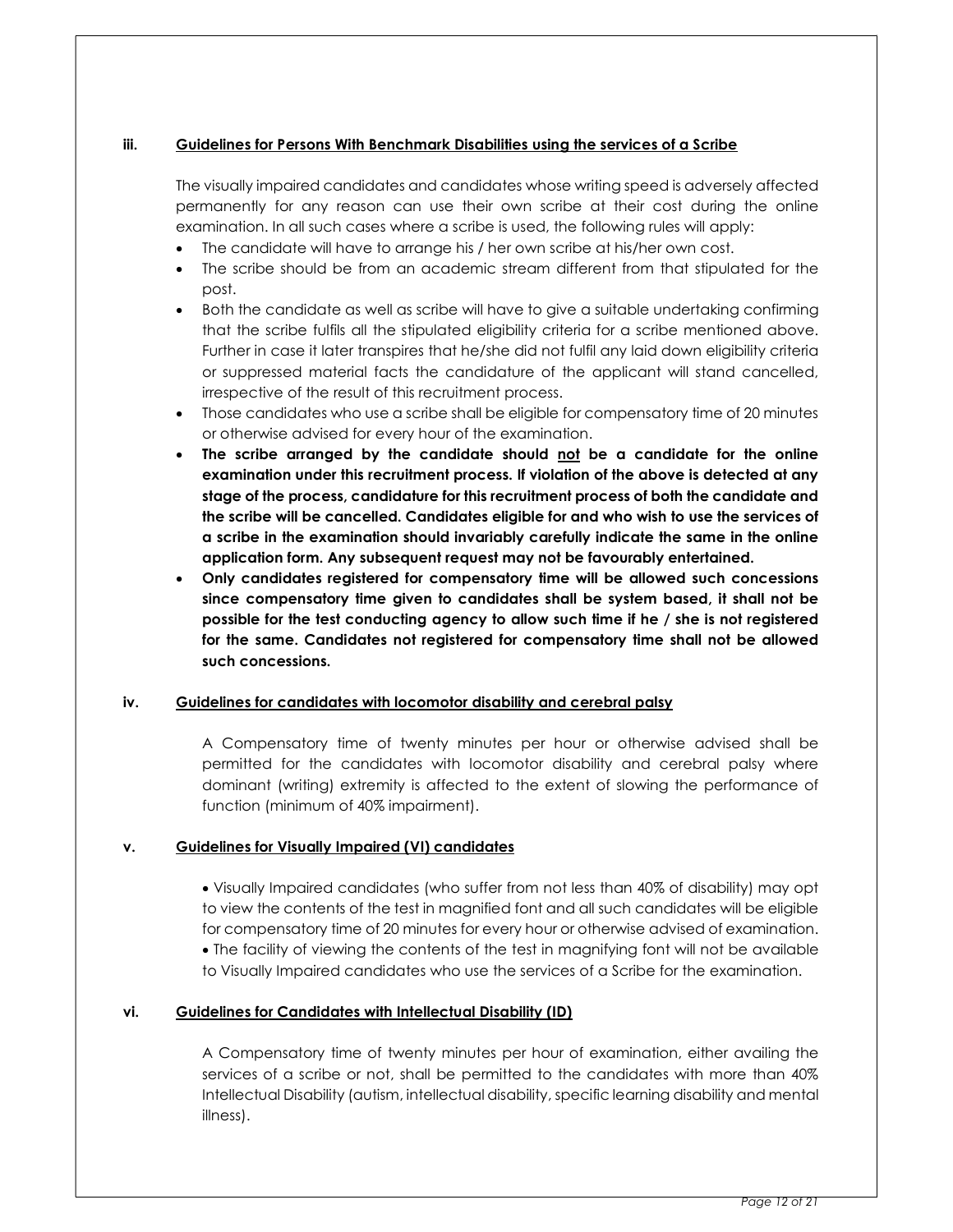NOTE: These guidelines are subject to change in terms of GOI guidelines/ clarifications, if any, from time to time.

#### vii. LIST OF DOCUMENTS TO BE PRODUCED AT THE TIME OF INTERVIEW (AS APPLICABLE)

The following documents in ORIGINAL together with A SELF-ATTESTED PHOTOCOPY in support of the candidate's eligibility and identity are to be invariably submitted at the time of interview failing which the candidate may not be permitted to appear for the interview. Non submission of requisite documents by the candidate at the time of interview will debar his/ her candidature from further participation in the recruitment process.

- i. Printout of the valid Interview Call Letter
- ii. Valid system generated printout of the online application form registered
- iii. Proof of Date of Birth (Birth Certificate or SSLC/ Std. X Certificate with DOB)
- iv. Photo Identify Proof such as Passport/ Aadhaar / e-Aadhaar Card / PAN Card/ Driving Licence/ Voter's Card.
- v. Consolidated Mark sheets & relevant certificates for educational qualifications.
- vi. Work Experience: Documentary proofs such as Experience Certificates from past and current employers, Appointment letters, Relieving Letters, Pay or Salary Slips should be produced by the candidates in order to verify the date of joining and relieving, designation at the time of joining, date of promotion with designation, if any. Any adverse remark from the previous employer(s) or any act of misconduct/ wrong committed by the candidate would be a disqualification to apply and render the candidature liable for cancellation.
- vii. Certificates, namely CISA/ CISSP/ CISM / DISA / Certified Cyber Forensic Professional (CCFP), Computer Hacking Forensic Investigator (CHFS), Certified Ethical Hacking (CEH).
- viii. Caste Certificate issued by competent authority in the prescribed format as stipulated by Government of India in case of SC / ST / OBC/ EWS category candidates.
- ix. In case of candidates belonging to OBC category, certificate should specifically contain a clause that the candidate does not belong to creamy layer section excluded from the benefits of reservation for Other Backward Classes in Civil post & services under Government of India. OBC caste certificate containing the Non-creamy layer clause should be valid as on the date of interview if called for *(issued within one year prior to* the date of interview if called for). Caste Name mentioned in certificate should tally letter by letter with Central Government list / notification.
- x. Candidates belonging to OBC category but coming under creamy layer and/ or if their caste does not find place in the Central List are not entitled to OBC reservation. They should indicate their category as General in the online application form.
- xi. Disability certificate in prescribed format issued by the District Medical Board in case of Persons with Benchmark Disabilities' category. If the candidate has used the services of a Scribe at the time of the examination, the duly filled in details of the scribe in the prescribed format.
- xii. Candidates serving in Government / Quasi Govt offices/ Public Sector Undertakings (including Nationalised Banks and Financial Institutions) are required to produce *original* "No Objection Certificate" from their employer at the time of interview, in the absence of which their candidature will not be considered and travelling expenses, if any, otherwise admissible, will not be paid.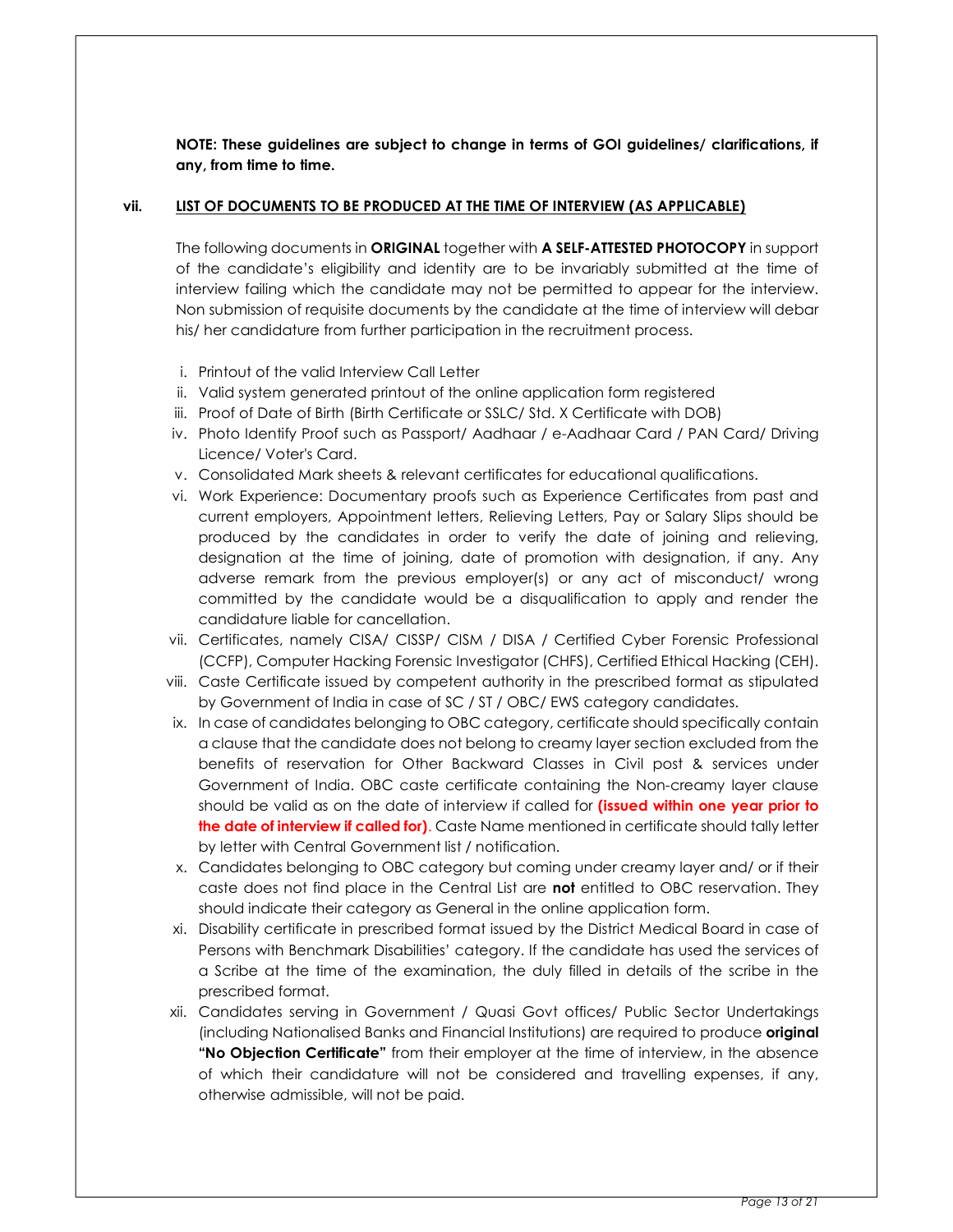- xiii. Persons eligible for age relaxation under "Persons ordinarily domiciled in the State of Jammu & Kashmir during the period 1-1-80 to 31-12-89" must produce the domicile certificate at the time of interview/ at any stage of the subsequent process from the District Jurisdiction where he / she had ordinarily resided or any other authority designated in this regard by the Government of Jammu & Kashmir to the effect that the candidate had ordinarily domiciled in the State of J&K during the period from 01.01.1980 to 31.12.1989.
- xiv. Persons eligible for age relaxation under "Persons affected by 1984 riots" must produce a certificate from the District Magistrate to the effect that they are eligible for relief in terms of the Rehabilitation Package for 1984 Riot Affected Persons sanctioned by the Government and communicated vide Ministry of Finance, Dept. of Financial Services communication No.F.No.9/21/2006-IR dated 27.07.2007.
- xv. Any other relevant documents in support of eligibility.
- xvi. Candidates will not be allowed to appear for the interview if he/ she fails to produce the relevant eligibility documents as mentioned above.

## viii. PROOF OF IDENTITY TO BE SUBMITTED AT THE TIME OF EXAMINATION

After cut-off date, Bank will shortlist eligible candidates based on the prescribed criteria and call letter will be issued through e-mail, with details of Examination Centre, Examination Date etc., For examination, the candidates must bring one photo identity proof such as Passport/ Aadhaar/ e-Aadhaar Card/ PAN Card/ Driving Licence/ Voter's Card/ Bank Passbook with duly attested Photograph/Identity Card issued by School or College/ Gazetted Officer in the official letterhead in original as well as a self-attested photocopy thereof. The photocopy of identity proof should be submitted along with call letter to the invigilators in the examination hall, failing which or if identity of candidates is in doubt, the candidate will not be permitted to appear for the examination.

Ration Card will not be accepted as a valid id proof for this process.

## ix. Social Distancing Mode conduct of Exam Related Instructions

## Different reporting time will be printed for a set of candidates. Candidate must report much before the Reporting time to avoid crowding.

1. Candidate is required to report at the exam venue strictly as per the time slot mentioned in the Call Letter card AND/OR informed via SMS/Mail on their registered mobile number/mail prior to exam date. It is expected that candidate strictly adhere to this time slot – as entry into the exam venue will be provided based upon the individual's time slot ONLY. Candidates should report atleast 15 minutes before the Reporting time indicated on the call Letter.

2. Mapping of 'Candidate Roll Number and the Lab Number' will NOT be displayed outside the exam venue, but the same will be intimated to the candidates individually at the time of entry of the candidate to the exam venue and post their Admit Card/ Call Letter and ID verification.

## 3. Items permitted into the venue for Candidates

Candidates will be permitted to carry only certain items with them into the examination venue.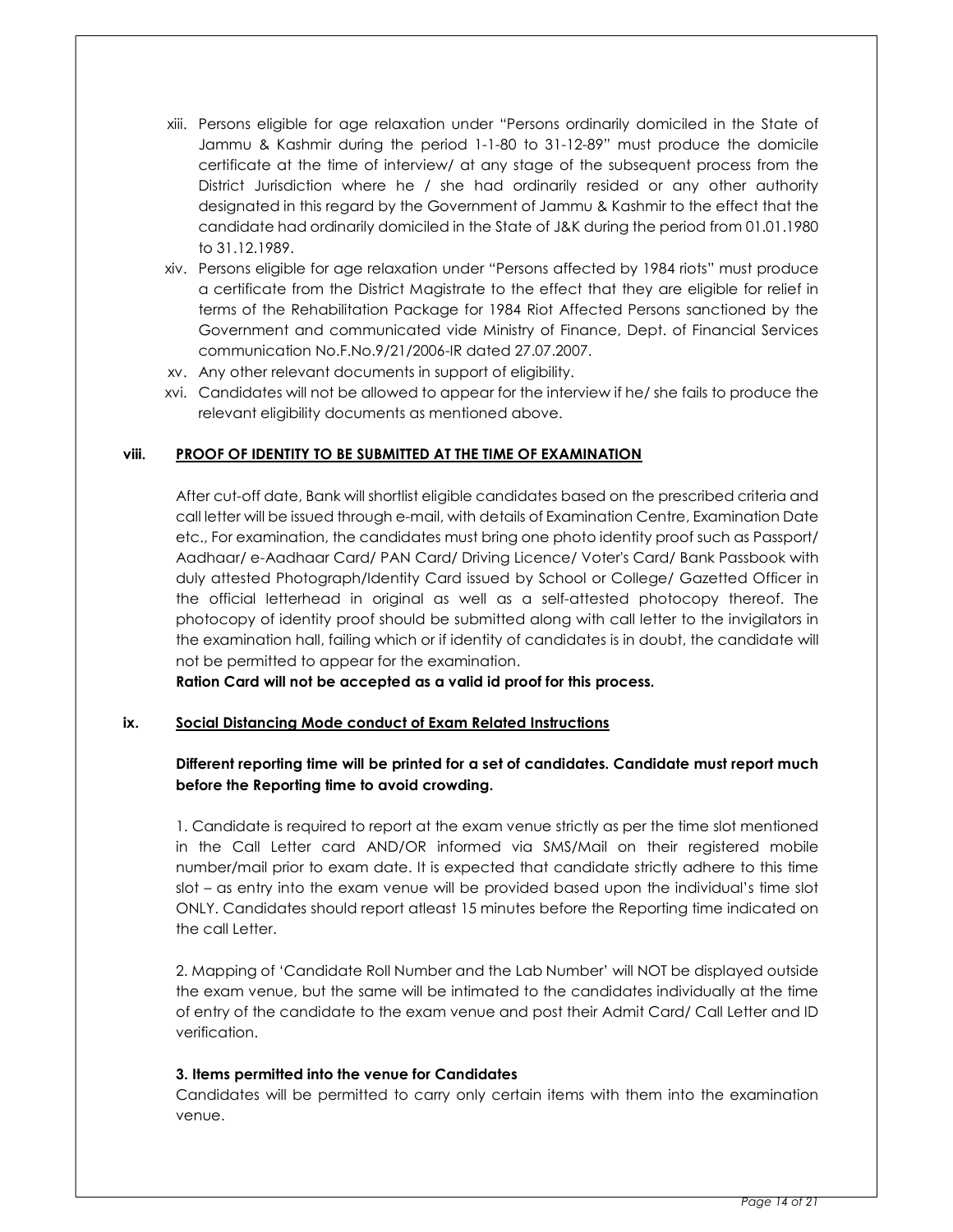a. N95 Mask (WEARING A MASK is COMPULSORY)

b. Gloves

c. Personal transparent water bottle

d. Personal hand sanitizer (50 ml)

e. A simple pen

f. Exam related documents (Call Letter/Admit Card, ID card in Original, Photocopy of ID Card, etc)

g. Call Letter should be brought with the Photocopy of the Photo ID stapled with it. Original ID (same as Photocopy) is also to be brought for verification. The name on the ID and on the Call Letter should be exactly the same.

h. In case of Scribe Candidates – Scribe form duly filled and signed with Photograph affixed. No other Items are permitted inside the venue.

\*Candidates are advised to bring their own water bottle.

4. Candidate should not share any of their personal belonging/material with anyone.

5. Candidate should maintain safe social distance with one another.

6. Candidate should stand in the row as per the instructions provided at venue.

7. If candidate is availing the scribe, then scribe also should bring their own Gloves, N95 Mask, sanitizer (50ml) and water bottle. Wearing a mask is compulsory. Both candidate and Scribe will require to be wearing N95 Mask.

8. A Candidate must have Aarogya Setu App installed on his mobile phone. The Aarogya Setu status must show candidate's risk factor. A candidate will have to display this status to the Security Guard at the entry into the exam venue. In case a candidate does not have a smart phone, he/she will have to bring in a signed declaration to this effect (declaration form provided in Annexure- IV) and show the same to the Security Guard at the entry into the exam venue. Candidates with Moderate or High Risk Status on Aarogya Setu will not be allowed entry. In case any of the responses in declaration suggest COVID 19 infection/symptoms, the candidate will not be permitted inside the exam venue. [This instruction is also applicable to the scribe brought by the candidate]

9. After Aarogya Setu status display at the entry gate, candidates will be required to switch off their mobile phones, and deposit it at the designated location, to be collected while exiting.

10. All candidates will be checked with Thermo guns at the entry point for temperature. In case, any person is observed to be having above normal temperature (> 99.14° F) or displaying any symptoms of the virus, they will not be allowed entry into the venue

11. Candidate registration:

a. Candidate registration will be done through photo capture.

b. Photograph will be taken while candidate is standing.

c. Seat number will be given to the candidate.

12. Rough sheet call letter and ID proof management

a. Rough sheet(s) kept at each candidate desk will be used by candidate.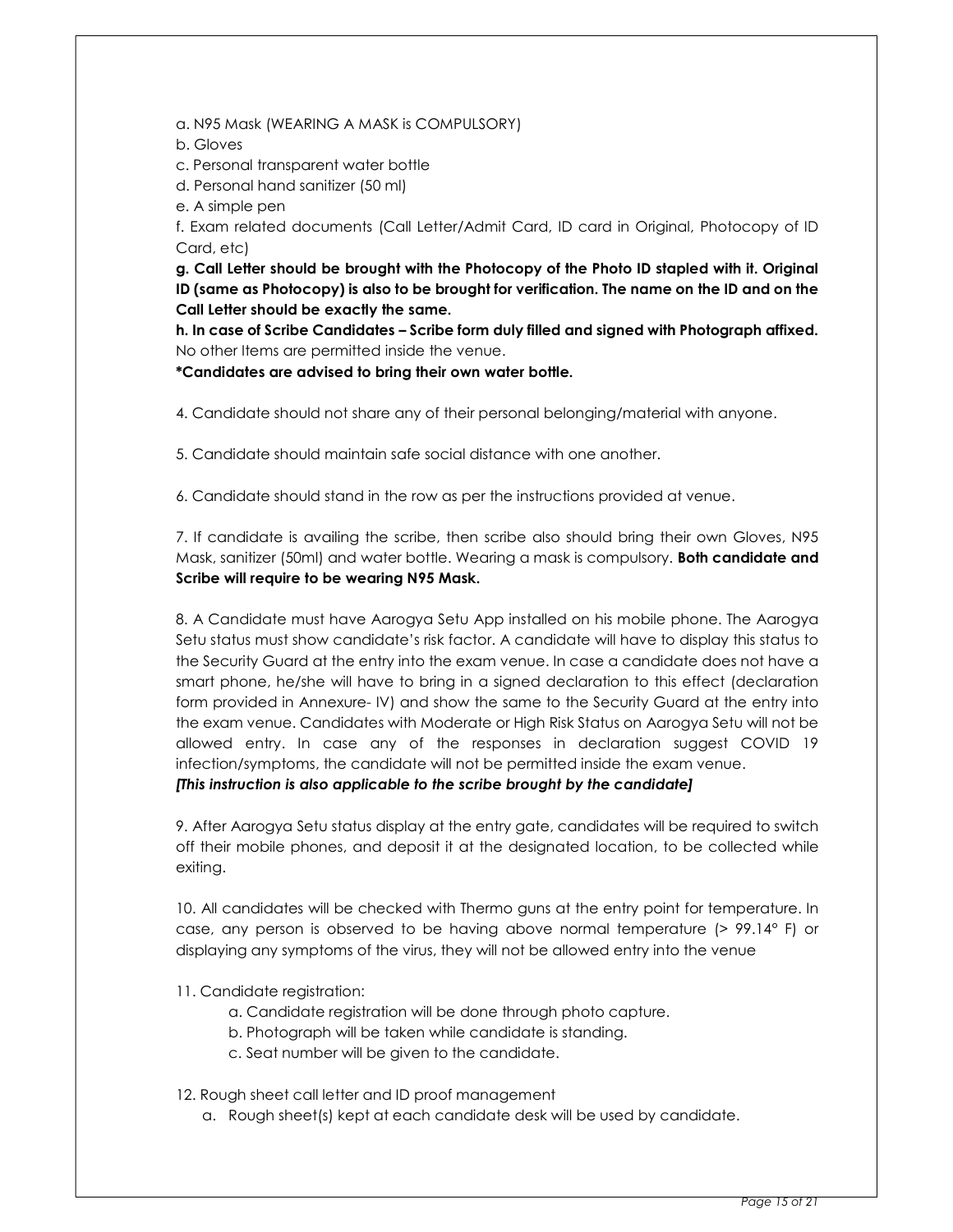- b. Candidate must follow the instructions related to dropping the call letter with the ID proof copy in the boxes provided at the exit of lab/venue while leaving or at the designated place. Those candidates who avail the services of Scribe should submit Scribe form also along with the Call Letter and ID proof copy
- c. Candidate must drop the rough sheets in the boxes provided at the exit of lab/venue while leaving. The drop box for the rough sheets will be different from that of Call Letter box. Specific instructions will be displayed at the Venue.
- 13. Post Examination Controls
	- a. On completion of a shift, the candidates should move out in an orderly manner without crowding as instructed by the venue staff.

(Some more instructions related to exam may be added or modified depending on the situation during the scheduled date of exam).

## x. EXAMINATION CENTRES

- i. The Examination will be conducted at various centers across in India. The list of Examination centers is available in Annexure I.
- ii. However, Bank reserves the right to delete any of the Examination Centres and/ or add some other Centers, depending upon the response, administrative feasibility, etc.
- iii. As far as possible candidates will be allotted to a centre of his/her choice however Bank also reserves the right to allot the candidate to any of the Centre other than the one he/she has opted for.
- iv. Candidate will appear in the examination from an Examination Centre at his/her own risks and expenses and Bank will not be responsible for any injury or losses etc. of any nature.
- v. No request for change of centre for Examination shall be entertained.

## F. INTERVIEW

The interview will be held at any Centre(s) across India, as desired by the Bank (Physical or Online Mode through video conference) and the same will be advised in the interview call letters.

## Note:

- a) Request for change in Interview dates shall NOT be entertained.
- b) Bank reserves the right to change/add/cancel the date, time, centre, venue of the Interview and to call the candidates for the Interview at any other centre or hold supplementary selection process for particular date/time/centre/venue/set of candidates at its discretion, under any circumstances, if any. The change, if any, will be announced in our Bank's website / by email.

## i. CALL LETTERS FOR THE INTERVIEW

The venue, time & date for Interview will be informed to the shortlisted candidates in the Interview call letter and candidates have to attend the same. The call letter will be sent by **email only**. The details of shortlisted candidates for Interview or any other process will be hosted in our website. Request for change of Centre will not be entertained. Bank will not be responsible for late receipt / non receipt of any communication from the Bank. Hence, candidates are requested to check their email and Bank's website regularly, to keep track of the process. The shortlisted candidates have to carry their documents during the interview process as mentioned while applying for the post.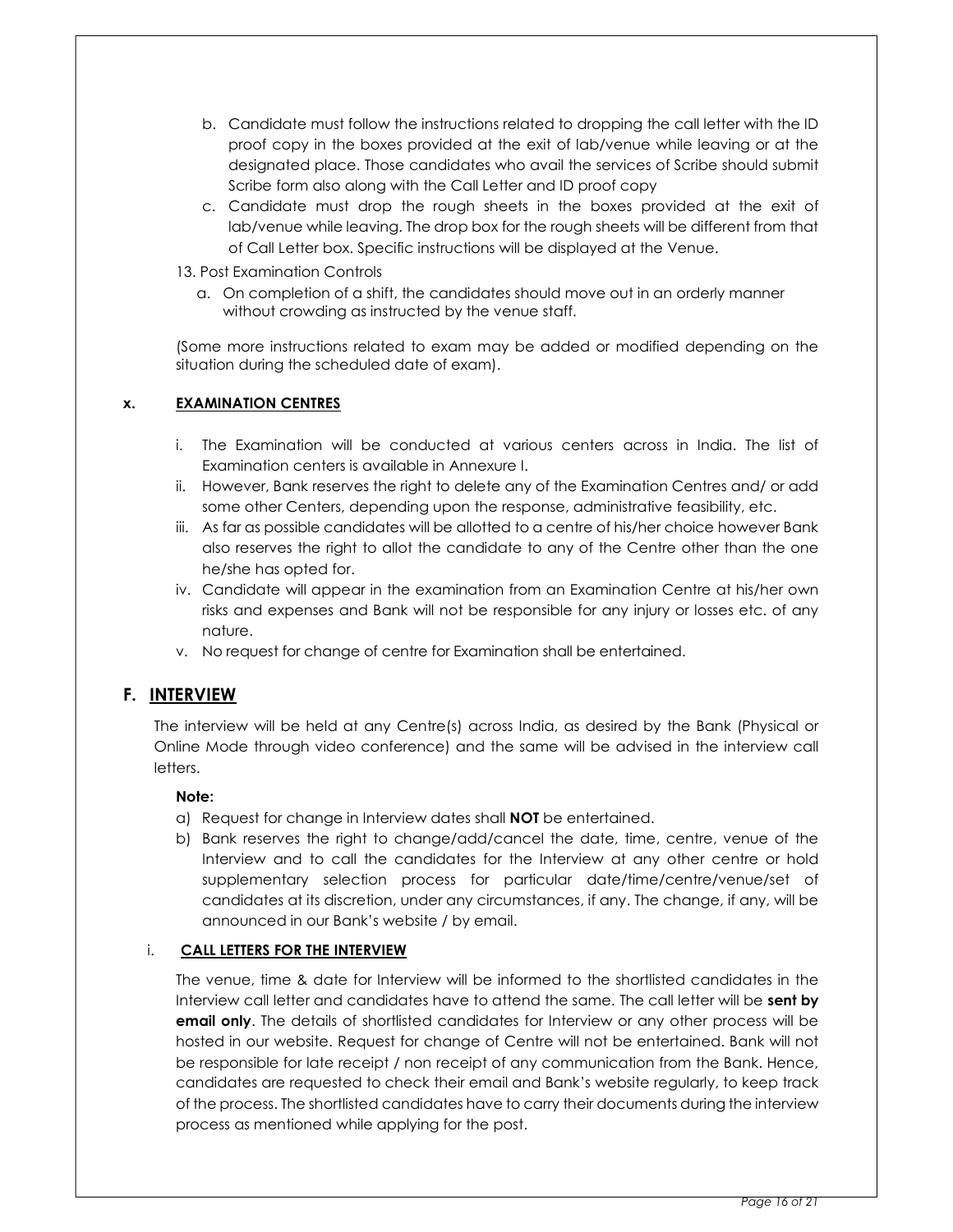Final selection will be made on the basis of marks obtained by the candidates in the Interview process and Online examination and will be according to the merit ranking. The Bank reserves the right to change the selection procedure, if necessary.

## ii. ACTION AGAINST CANDIDATES FOUND GUILTY OF MISCONDUCT

Candidates are advised in their own interest that they should not furnish any particulars/details/information or make statements that are false, incorrect, tampered, fabricated and should not conceal or suppress any material information while filling up the application form and submitting the attested copies of testimonials. In case it is detected at any time that the candidate has indulged in any of the above-mentioned activities, he/she will not only be disqualified but he / she will be liable to be dismissed from the services of the Bank at any time, even after being selected and after joining Bank's service.

At the time of Interview, if a candidate is (or has been) found guilty of:

- i. Using unfair means during the selection process, or
- ii. Impersonating or procuring impersonation by any person, or

iii. Misbehaving in the Personal Interview or taking away the documents from the venue, or iv. Resorting to any irregular or improper means in connection with his/her candidature, including resorting to canvassing for his candidature, or obtaining support for his/her candidature, by any means, such a candidate may, in addition to rendering himself/herself liable to criminal prosecution, shall also be liable:

─ To be disqualified from the selection process for which he / she is a candidate;

─ To be debarred, either permanently or for a specified period, from any examination or recruitment conducted by Bank.

## iii. GENERAL ELIGIBILITY

Medical Fitness, Character and Caste (wherever applicable) verification of selected candidates: The appointment of selected candidates will be subject to their being declared medically Fit as per requirements of the Bank and upon satisfactory verification of their character, antecedents and caste certificates (wherever applicable). Such appointment will also be subject to the Service and Conduct Rules of the Bank. Till such time, their appointment will be provisional.

## iv. **IMPORTANT GENERAL INSTRUCTIONS**

- a) Candidates are required to apply only 'ONLINE' through Bank's website. Any other form of application shall not be entertained.
- b) Candidates are advised to take a printout of their system generated online application form after submitting the application.
- c) Candidates should satisfy themselves about their eligibility for the post applied for.
- d) Incomplete applications / Applications without supporting documents will be rejected outright.
- e) In case of candidates uploading more than one application for any reason, the latest registered application will only be considered.
- f) Only Candidates willing to serve in Chennai, initially and willing to work in shift basis (24\*7\*365) should apply. However, it may be noted that they are liable to be transferred anywhere in India at the discretion of Bank.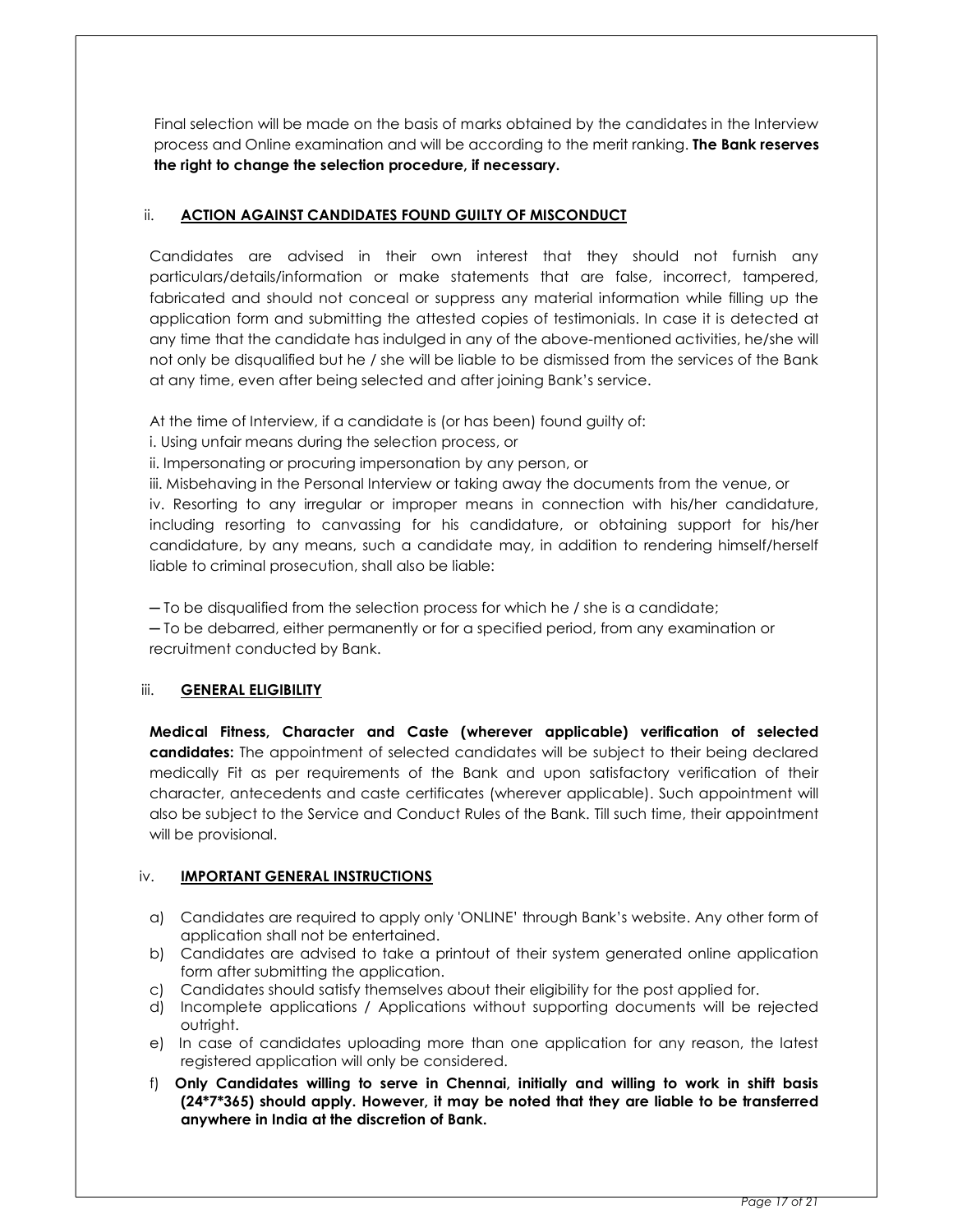g) Before applying, the candidates must ensure that he/she fulfills all the eligibility criteria and other norms mentioned in the advertisement and has in his/her possession the requisite documents and certificates specified by the Bank, and that the particulars furnished in the Online application are true and correct in all respects.

 Mere calling for applications for the Interview shall not imply that the Bank has been satisfied beyond doubt about the candidate's eligibility. Bank has the right to cancel candidature at any stage if found that he/she is not fulfilling the eligibility criteria and /or that he/she has furnished any incorrect/false information/certificate/documents or has suppressed any material fact(s). If any of these shortcomings are detected even after appointment his/her services are liable to be terminated.

 The Bank is free to reject any application, at any stage of the recruitment process, if the candidate is found ineligible for the post. The decision of the Bank in any matter relating to recruitment at all the stages of the recruitment process will be final and binding upon the candidate. No correspondence or personal queries in this regard shall be entertained by the Bank.

- h) All candidates called for Interview, will have to produce originals as well as self-attested photocopies of the prescribed certificates in support of their educational qualification, experience, date of birth, caste, etc. The candidates belonging to SC/ST/OBC/PWBD Category are required to submit originals as well as self-attested photocopies of their caste certificate/certificate of disability issued by the competent authority, in addition to the other certificates in support of their eligibility criteria.
- i) In case of candidates belonging to OBC category, the certificate inter-alia must specify that the candidate does not belong to "CREAMY LAYER" section excluded from the benefits of reservations for OBCs in Civil Post and Services under Government of India. The OBC certificate containing "Non Creamy Layer Clause" in Central Government format, should be valid as on the last date of online registration i.e. 20.02.2021 (issued within one year prior to the last date for online registration i.e., issued on or after 21.02.2020).
- j) Candidates belonging to OBC category but coming under Creamy Layer are not entitled for OBC reservation. They should indicate their category as General in the online application form.
- k) Candidates serving in Government /Quasi Government Offices/Public Sector Undertakings including Nationalised Bank, Financial Institutions will be required to produce Original "No Objection Certificate" from the employer at the time of interview, failing which the candidature may not be considered.
- l) Candidates belonging to reserved category, including Persons with Benchmark Disabilities, for which no reservation has been announced, are free to apply for vacancies announced for General category, provided they fulfill all the eligibility criteria.
- m) Candidates who do not satisfy the eligibility criteria and who do not produce (for any reason) the originals as well as attested photocopies of all documents required to be submitted as advised in this notification and Interview call letter, whomsoever, shall not be permitted to attend the Interview, even though they have been called for Interview.
- n) The candidates will have to appear for interview at their own expense. However, outstation eligible SC/ST/PWBD candidates who are not employed and attending the interview will be reimbursed to and fro second-class ordinary train fare by the shortest route on production of evidence of travel (as per extant Govt. Guidelines). The Bank will not be responsible for any injury / losses, etc. of any nature.
- o) Canvassing in any form will be a disqualification.
- p) Any request for change of address/ e-mail id for communication will **NOT** be entertained.
- q) Appointment of selected candidates is subject to their being declared medically fit as per the requirements of the Bank. Such appointment will also be subject to the Service and Conduct Rules of the Bank.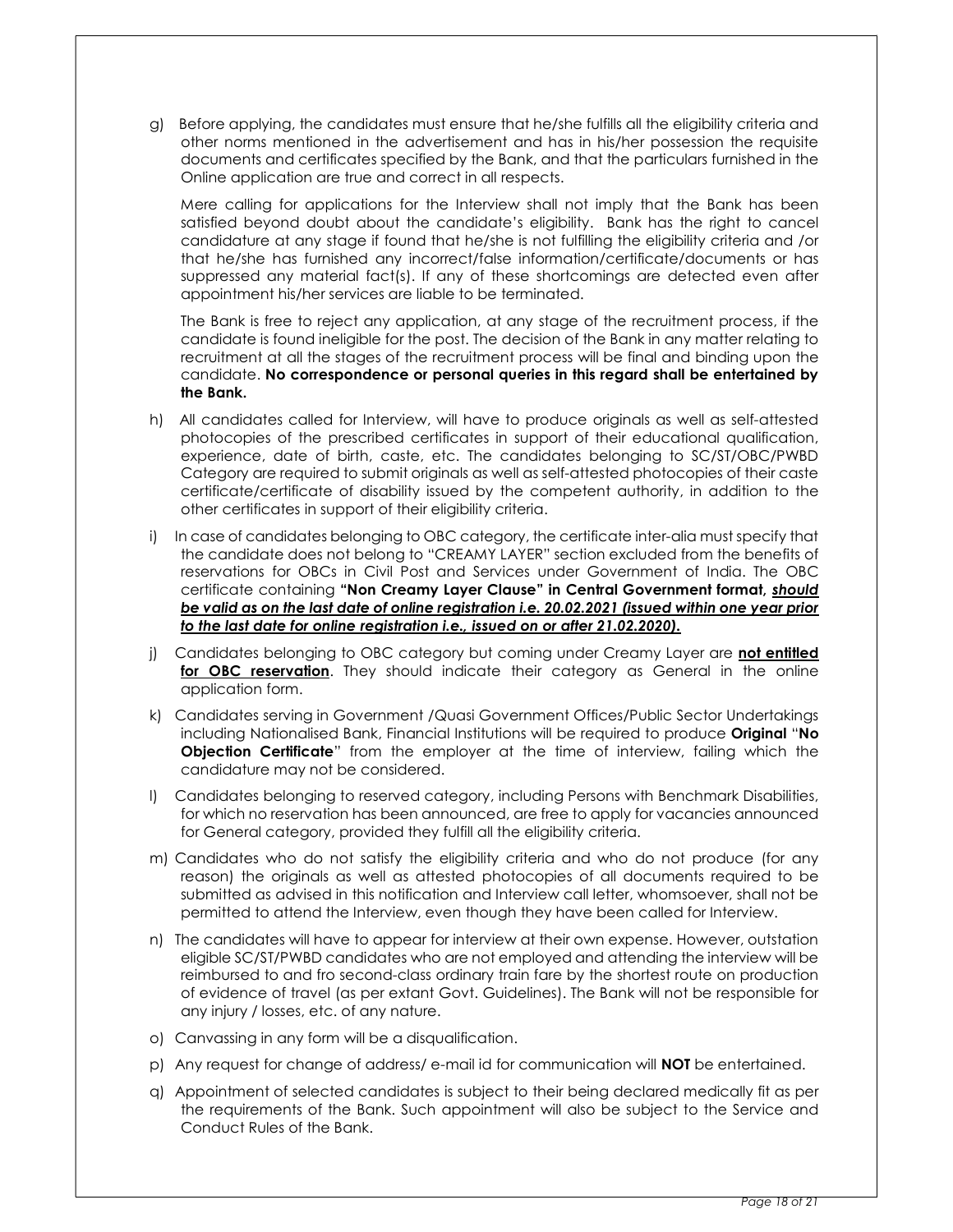- r) In case of any dispute on account of interpretation in any version other than English, the English version shall prevail.
- s) Any dispute arising out of this advertisement shall be subject to the sole jurisdiction of courts situated at Chennai.
- t) Decision of the Bank in all matters regarding eligibility of the candidate, the stages at which such scrutiny of eligibility is to be undertaken, the documents to be produced for the purpose of the conduct of interview, selection and any other matter relating to recruitment will be final and binding on the candidate. Further, the Bank reserves right to stall / cancel the recruitment partially / fully at any stage during the recruitment process at its discretion, which will be final and binding on the candidate.

## v. ANNOUNCEMENTS

All further announcements/ details pertaining to this process will only be published/ provided on our authorised website **www.iob.in** from time to time.

#### vi. DISCLAIMER

In case it is detected at any stage of recruitment that a candidate does not fulfil the eligibility norms and / or that he / she has furnished any incorrect / false information or has suppressed any material fact(s), his /her candidature will stand cancelled. If any of these shortcomings is / are detected even after appointment, his /her services are liable to be terminated. Decision of Bank in all matters regarding eligibility, conduct of written examination, other tests, interview and selection would be final and binding on all candidates. No representation or correspondence will be entertained by IOB in this regard. The Version of the detailed advertisement given in the Bank's website shall be treated as final and shall supersede any other versions for all purposes. Accordingly, the candidates are advised to visit our Bank's website www.iob.in for detailed advertisement.

Decision of the Bank in respect of all matters pertaining to this recruitment would be final and binding on all candidates.

> Sd/- General Manager – HR Central Office 763, Anna Salai Chennai – 600 002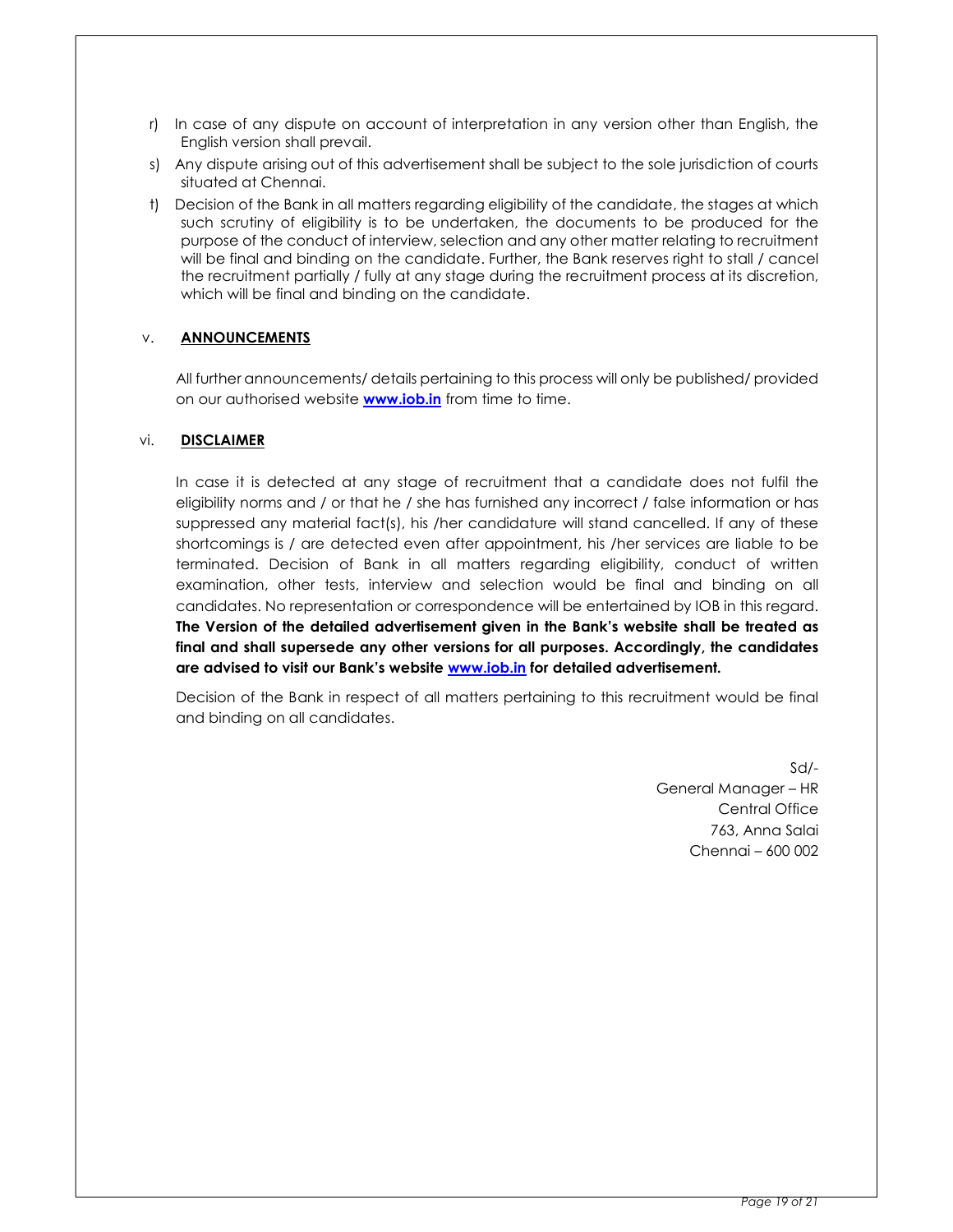## Annexure I

#### Guidelines for scanning and Upload of Photograph & Signature

Before applying online a candidate will be required to have a scanned (digital) image of his/her photograph and signature as per the specifications given below.

#### Photograph Image:

- Photograph must be a recent passport style colour picture.
- Make sure that the picture is in colour, taken against a light-coloured, preferably white, background.
- Look straight at the camera with a relaxed face
- If the picture is taken on a sunny day, have the sun behind you, or place yourself in the shade, so that you are not squinting and there are no harsh shadows
- If you have to use flash, ensure there's no "red-eye"
- If you wear glasses make sure that there are no reflections and your eyes can be clearly seen.
- Caps, hats and dark glasses are not acceptable. Religious headwear is allowed but it must not cover your face.
- Dimensions 200 x 230 pixels (preferred)
- Ensure that the size of the scanned image is not more than 50KB. If the size of the file is more than 50 KB, then adjust the settings of the scanner such as the DPI resolution, no. of colours etc., during the process of scanning.

#### Signature Image:

- The applicant has to sign on white paper with Black Ink pen.
- The signature must be signed only by the applicant and not by any other person.
- The signature will be used to put on the Hall Ticket and wherever necessary.
- If the Applicant's signature on the answer script, at the time of the examination, does not match the signature on the Hall Ticket, the applicant will be disqualified.
- Dimensions 140 x 60 pixels (preferred)
- Ensure that the size of the scanned image is not more than 20KB

#### Scanning the photograph & signature:

- Set the scanner resolution to a minimum of 200 dpi (dots per inch)
- **Set Color to True Color**
- File Size as specified above
- Crop the image in the scanner to the edge of the photograph/signature, then use the upload editor to crop the image to the final size (as specified above).
- The image file should be JPG or JPEG format. An example file name is :
- image01 .jpg or image01 .jpeg Image dimensions can be checked by listing the folder files or moving the mouse over the file image icon.
- Candidates using MS Windows/MSOffice can easily obtain photo and signature in .jpeg format not exceeding 50KB & 20KB respectively by using MS Paint or MSOffice Picture Manager. Scanned photograph and signature in any format can be saved in .jpg format by using 'Save As' option in the File menu and size can be reduced below 50KB(photograph) & 20KB(signature) by using crop and then resize option (Please see point (i) & (ii) above for the pixel size) in the 'Image' menu.
- Similar options are available in other photo editor also.
- If the file size and format are not as prescribed, an error message will be displayed.